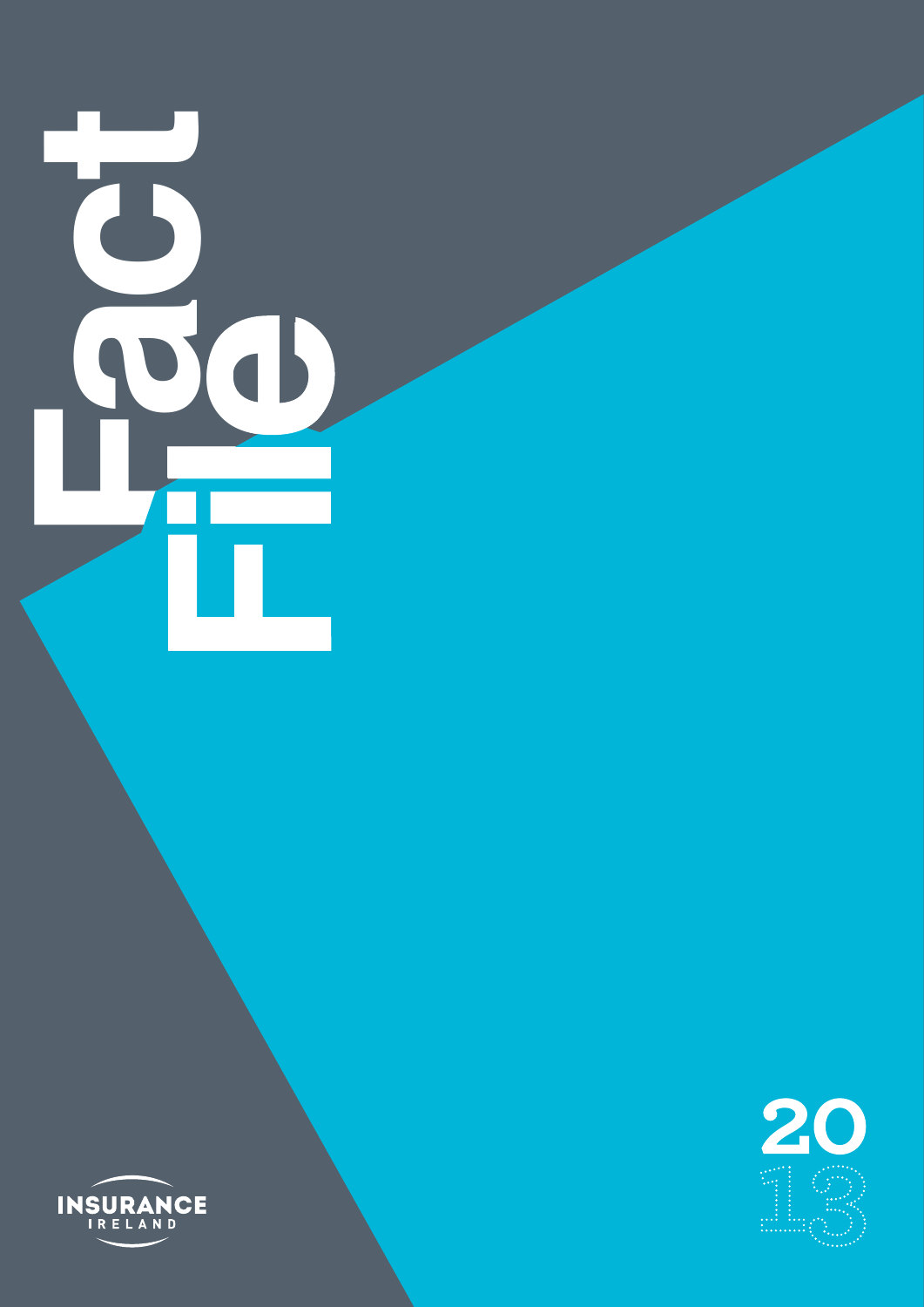# **About Us**

**As the voice of insurance actively promoting the highest standards, Insurance Ireland represents 95% of the domestic market and 70% of Ireland's International life insurance market. This business generates €25bn in premium income (domestic and overseas), directly and indirectly employs 27,000 people, with thousands more in ancillary services and contributes over €1.6bn in tax to the Irish exchequer.** 

Insurance makes a major contribution to Ireland's economic growth and development and is a cornerstone of modern life. One of the most important aspects of insurance is to pay claims to customers at times when they need it most. Each year the insurance industry pays out more than €10bn in claims to Irish customers. As the voice of insurance companies in Ireland, Insurance

- **•** Representing its members' interests to Government, state agencies, regulatory bodies, public representatives, other national interest groups, the media and the general public.
- **•** Representing the position of members at a European level, particularly via Insurance Europe, the European Association for national insurance company representative bodies, and at a global level via the Global Federation of Insurance Associations (GFIA).
- **•** Keeping members abreast of relevant policy and regulatory developments and providing a forum for member debates on such issues.
- **•** Providing information to Government, the wider policy-making community and the public about insurance.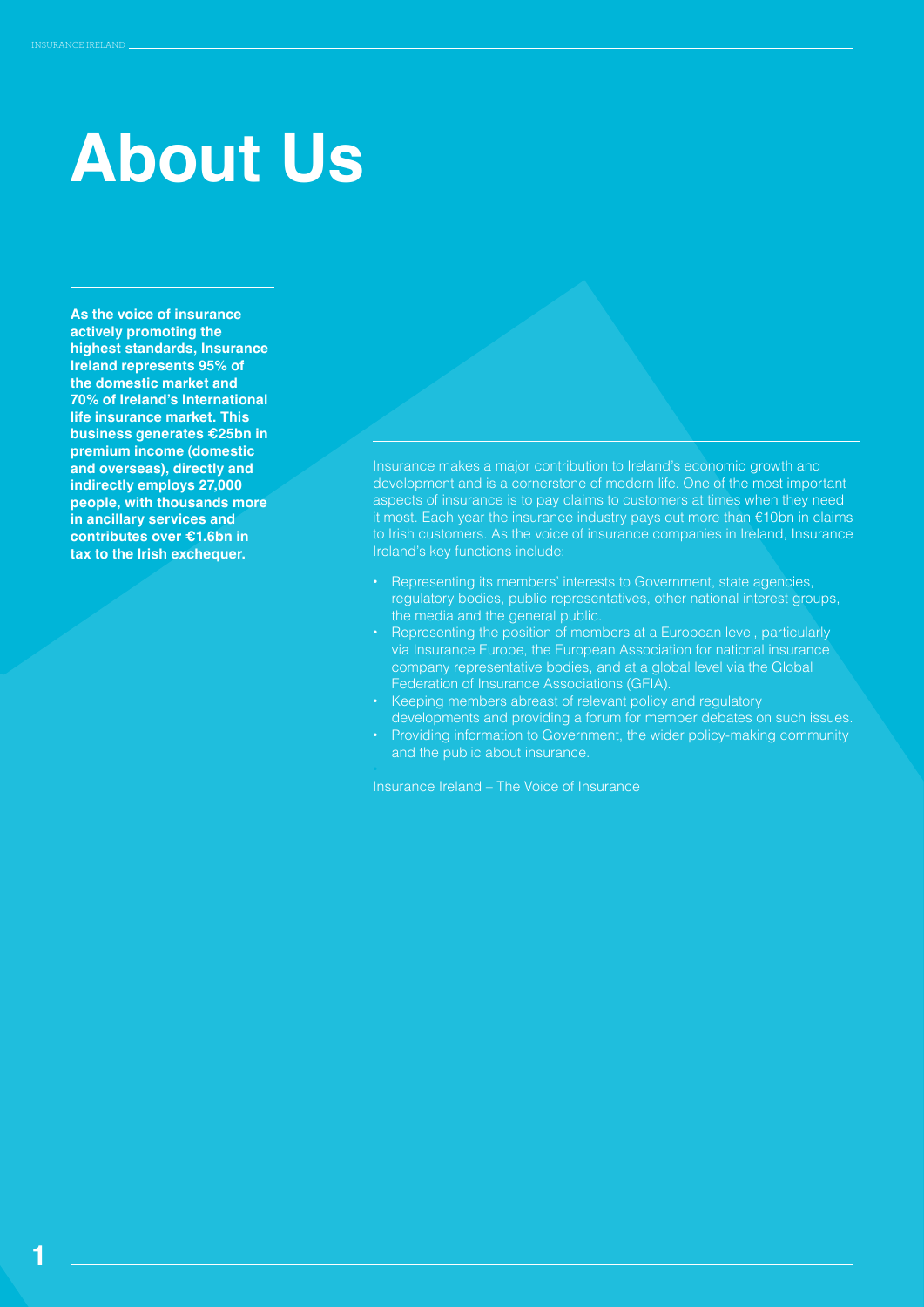# **About Factfile**

Factfile 2013 is part of a series published by Insurance Ireland annually, providing the key facts and figures on the industry in Ireland. This is the twenty-first year of publication and the Factfile is now a well-established primary source of information on the domestic and international business of insurers based in Ireland.

The data is derived from data collected from members of Insurance Ireland unless otherwise indicated.

AXA Ireland are included in the 2009 - 2011 Insurance Ireland non-life market figures, not included in 2012 and are included in 2013.

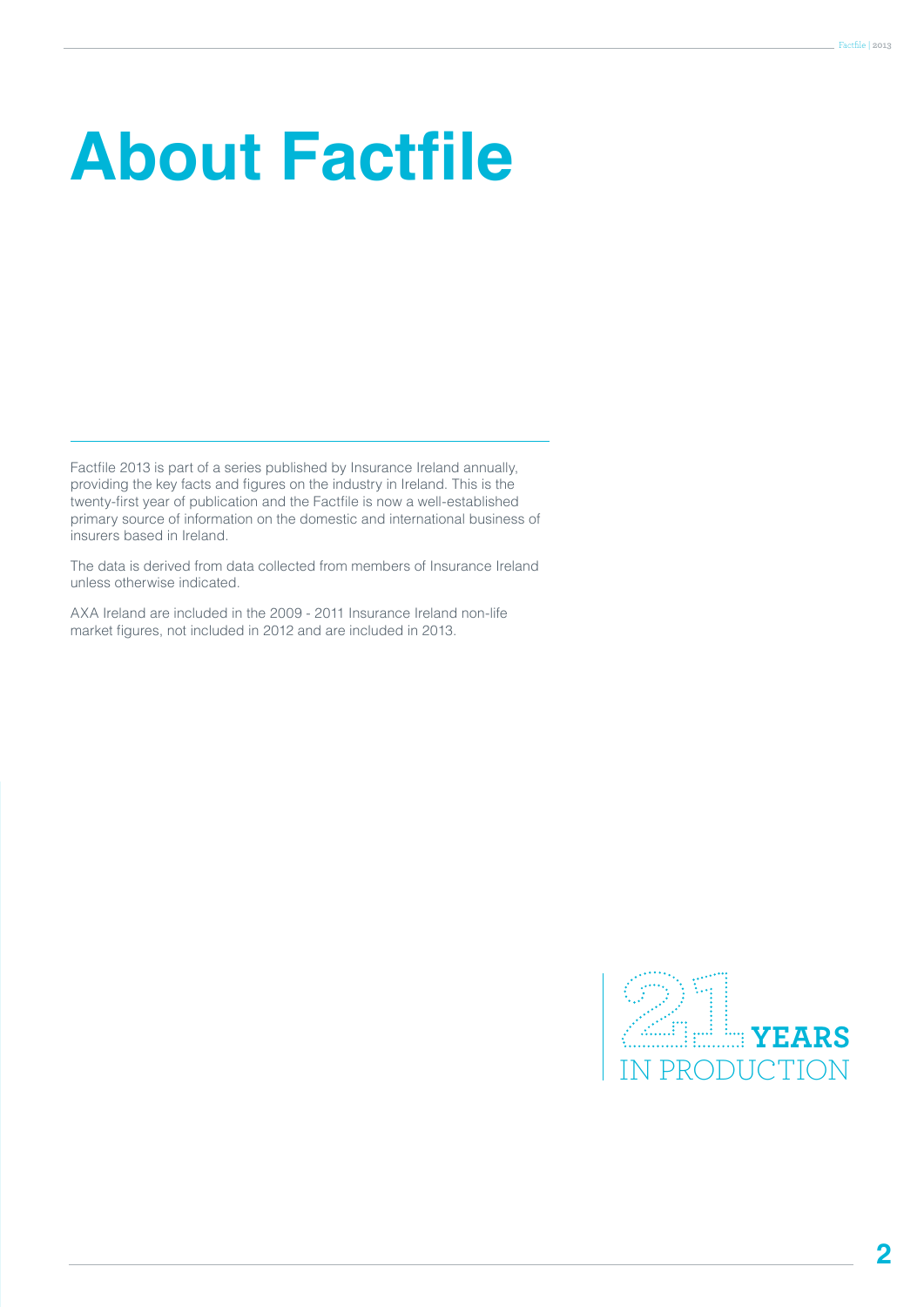# **Contents**

| 04      | <b>Executive Summary</b>                          |
|---------|---------------------------------------------------|
| 05      | The Irish Insurance Market—A Comparative Overview |
| 09      | Life Assurance and Pensions Market 2009-2013      |
| 16      | Non-Life Insurance Market 2009-2013               |
| $22 \,$ | International Market 2009-2013                    |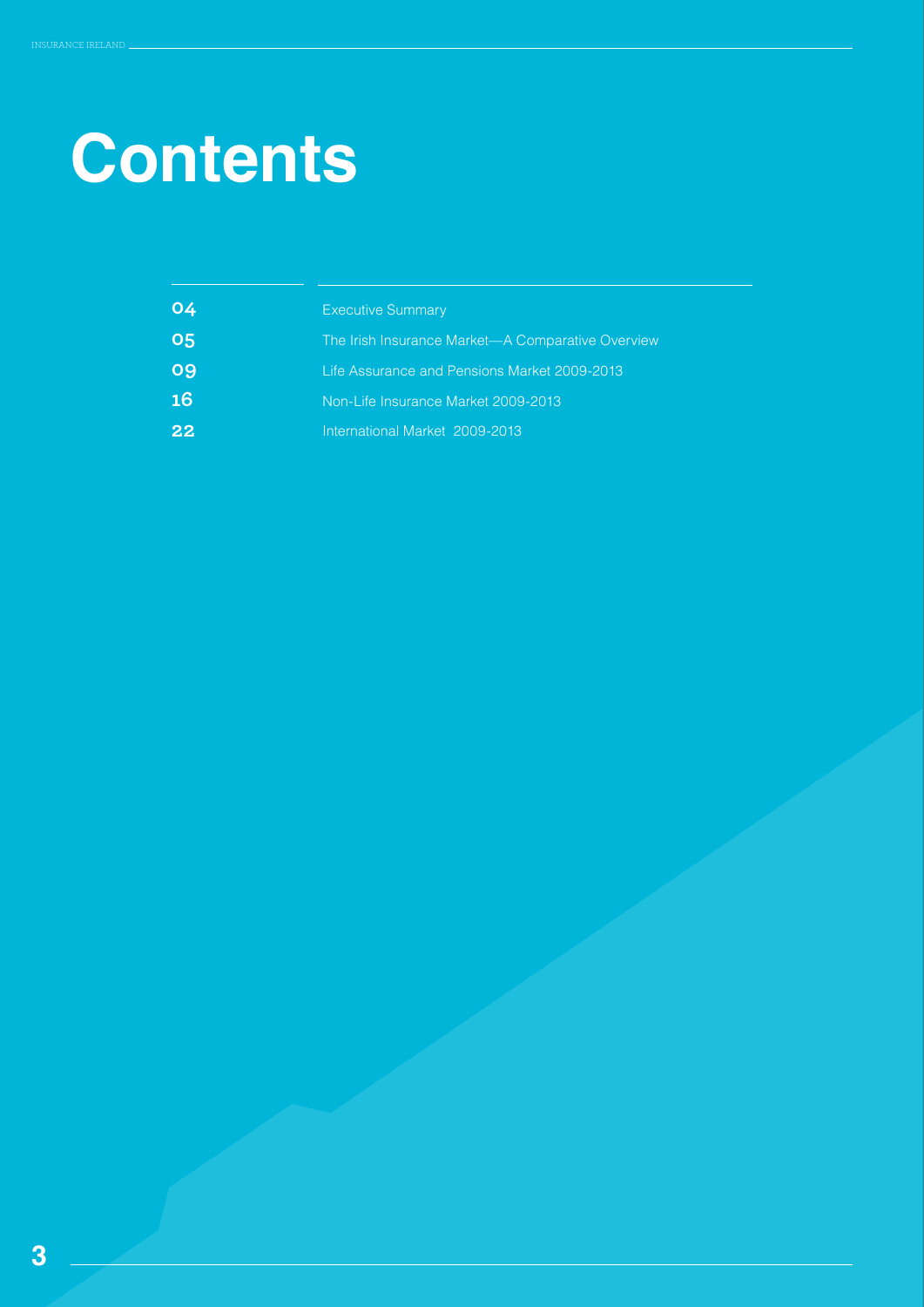# **Executive Summary**

- **•** Gross insurance premium income for domestic life and non-life insurance combined was €11,313m in 2013, compared to  $€10,584$ m in 2012 – an increase of 6.9%.
- **•** Premium income as a percentage of GDP was 7%, up from 6.5%. Premiums per capita increased by 4.5% from €2,352 in 2012 to €2,459 in 2013.
- **•** The capital values of assets in many investment areas increased in 2013. Assets comprising domestic life policyholders' funds and non-life technical reserves increased by 4.6% to €89bn at the end of the year.
- **•** The insurance sector is a major employer in the Irish economy. Insurance Ireland member companies employed over 14,334 people in Ireland as of the end of December 2013.

- **•** Insurance Ireland's life assurance members' aggregate domestic premium income was €8,739m for 2013, which is an increase of 7% on the previous year (€8,150m).
- **•** New annual premium (AP) business was €426m, down 2% from €434m in 2012.
- **•** An increase of 17% was recorded for new single premium (SP) business in 2013 (€5,805m).
- **•** New business Annual Premium Equivalent (AP sales + 10% of SP sales) rose 8% to €1,006m compared with €931m in 2012.
- **•** €8,922.5m in benefits and claims was paid by domestic life assurance companies during 2013, a decrease of 1% on 2012.
- **•** The total value of life assurance protection in force at the end of 2013 was estimated at €371bn, compared to €395bn at the end of 2012, which is a decrease of 6%.
- **•** The aggregate value of policyholders' funds managed by Insurance Ireland life members increased by 4% to €82,309m in 2013. The value of equity investments increased 12.2% from €37,665m in 2012, to €42,273 in 2013. Equities represented 51.4% of total policyholders' funds at 31/12/13, compared to 47.6% at the end of 2012.
- **•** The value of life assurance funds invested in gilts decreased by 10% to €23,359m in 2013, and now represents 28.4% of life assurance investments.
- **•** Cash holdings increased from 11.2% of the total value of policyholders' funds in 2012 to 11.8% (€9,704m) in 2013.
- **•** Property assets fell 8% to €2,758m in 2013 from €2,999m in 2012 and now represent 3.4% of total investments.

- **•** Insurance Ireland's 20 domestic non-life members write in excess of 95% of Irish non-life insurance business in the established market. Combined, Insurance Ireland members wrote gross premiums of €2,574m in 2013.
- **•** Motor insurance remains the largest class of non-life insurance at €1,113m (43% of all non-life business). Property is the second largest class of non-life business  $(33%)$
- **•** Net written premiums (i.e. total premiums after reinsurance costs have been deducted) were €2,149m. Net earned premiums were €2,196m in 2013.
- **•** The number of new claims notified to Insurance Ireland members in 2013 was 441,214. 53% of new claims were motor claims, while 23% were made on property insurance policies (household and commercial property).
- **•** Net incurred claims costs amounted to €1,693m leading to a net underwriting loss in 2013 of €211m. After investment income is added, the market made an operating loss of €81m.

- **•** The vast majority of international premium income is new single premium income. In 2013, the figure for Insurance Ireland's International life members was €12,131m, up 82% on 2012 (€6,657). Annual premium income more than tripled from €101.7m in 2012 to €412m in 2013, an increase of 305%.
- **•** Some of this increase is accounted for by the higher number of companies participating in this statistical exercise, reflecting the increased number of Insurance Ireland international members.
- **•** Over the 5-year period, 2009 to 2013, single premium business has grown by 26% p.a. on average (from €4,790m in 2009 to €12,131m in 2013) whilst annual premium income increased by 50% p.a. (from €81.7m in 2009 to €412m in 2013).
- **•** The top 2 countries for single premium business were Italy and the UK, followed by Sweden, Finland and Spain. EU countries made up 98.5% of total single premium and 99.8% of total regular premium.
- **•** The vast majority of international single premium income (96%) is represented by unit linked single premium business (Class III).

- **•** Insurance Ireland's four health insurance members write approximately 96% of health insurance in the Irish domestic market. Combined, Insurance Ireland members wrote gross premiums of €2,274m in 2013.
- **•** Gross incurred claims in 2013 amounted to €1,956m, while the number of new claims notified to Insurance Ireland health insurance members in 2013 was 1,453,357.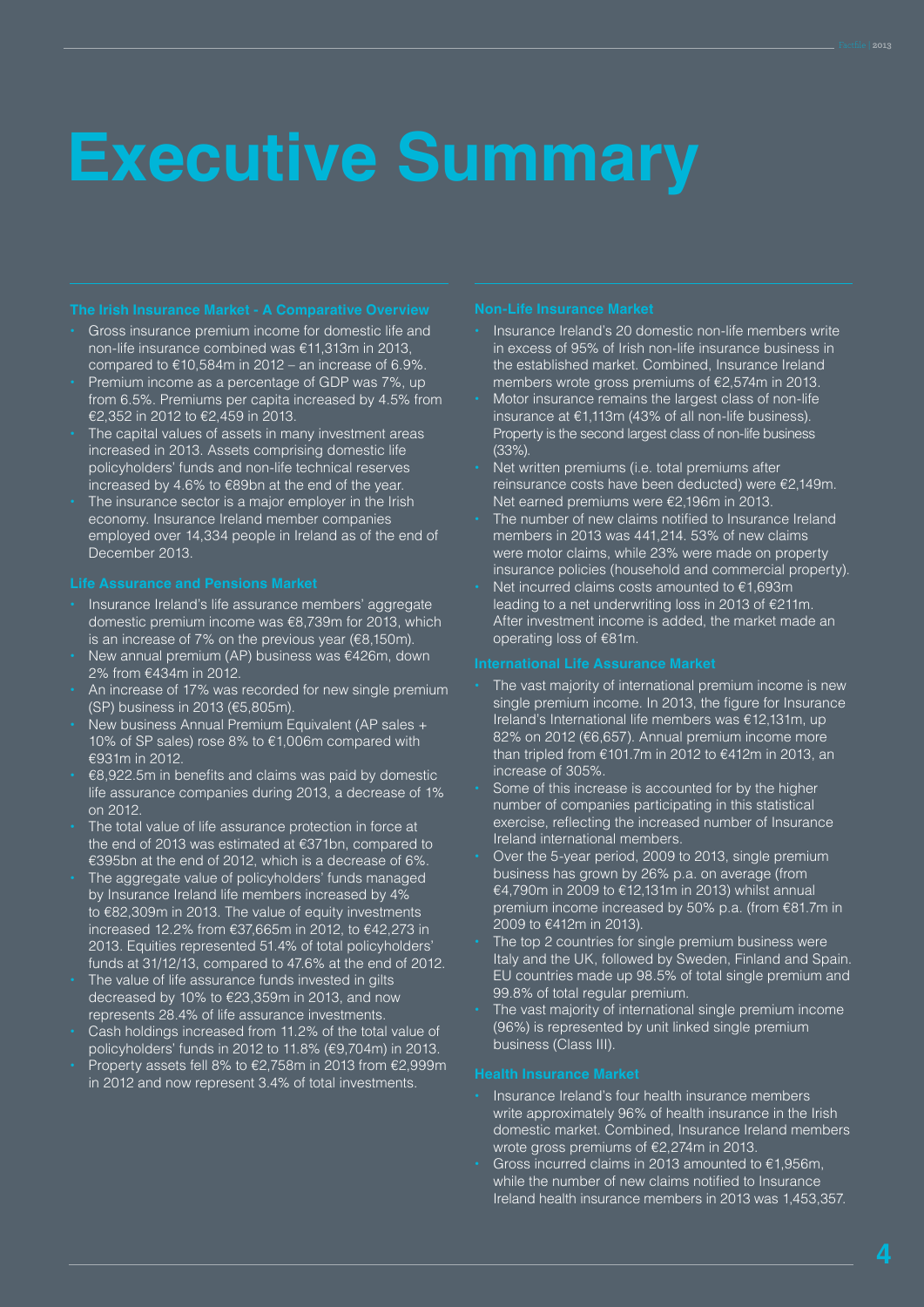# **The Irish Insurance Market**—A Comparative

| 2013 Premium Income - Life and Non-Life |        |          |         |  |  |  |
|-----------------------------------------|--------|----------|---------|--|--|--|
| Year                                    | Life   | Non-Life | Total   |  |  |  |
| Gross Premium Income $(\epsilon m)$     | 8739.0 | 2573.6   | 11312.6 |  |  |  |
| Premium Income: GDP (%)                 | 5.38   | 1.59     | 6.97    |  |  |  |
| Premiums per capita $(\epsilon)$        | 1900   | 559      | 2459    |  |  |  |
| Investments <sup>*</sup> $(\epsilon m)$ | 82309  | 6462     | 88771   |  |  |  |

Gross insurance premium income for life and non-life insurance combined was €11,313m in 2013, compared to €10,584m in 2012 – an increase of 6.9%. Premium income as a percentage of GDP was 7%. Premiums per capita increased by 4.5%, from €2,352 in 2012 to €2,459 in 2013.

The capital values of assets in many investment areas increased in 2013. Assets comprising life policyholders' funds and non-life technical reserves increased by 4.6% to €89bn at the end of the year.

| Year | Life $\epsilon$ m | Non-Life $\epsilon$ m | Total $\epsilon$ m |
|------|-------------------|-----------------------|--------------------|
| 2009 | 9346.4            | 3123.2                | 12469.6            |
| 2010 | 9687.6            | 3035.2                | 12722.8            |
| 2011 | 8485.6            | 2893.7                | 11379.3            |
| 2012 | 8150.2            | 2433.8                | 10584.0            |
| 2013 | 8739.0            | 2573.6                | 11312.6            |

Life gross premium income increased from €9,346m in 2009 to €9,688m in 2010, before falling consecutively for 2 years to €8,150m in 2012 and then increased back to €8,739m in 2013. Non-life gross written premium declined each year from €3,123m in 2009 to €2,434m in 2012 and increased this year to €2,574m.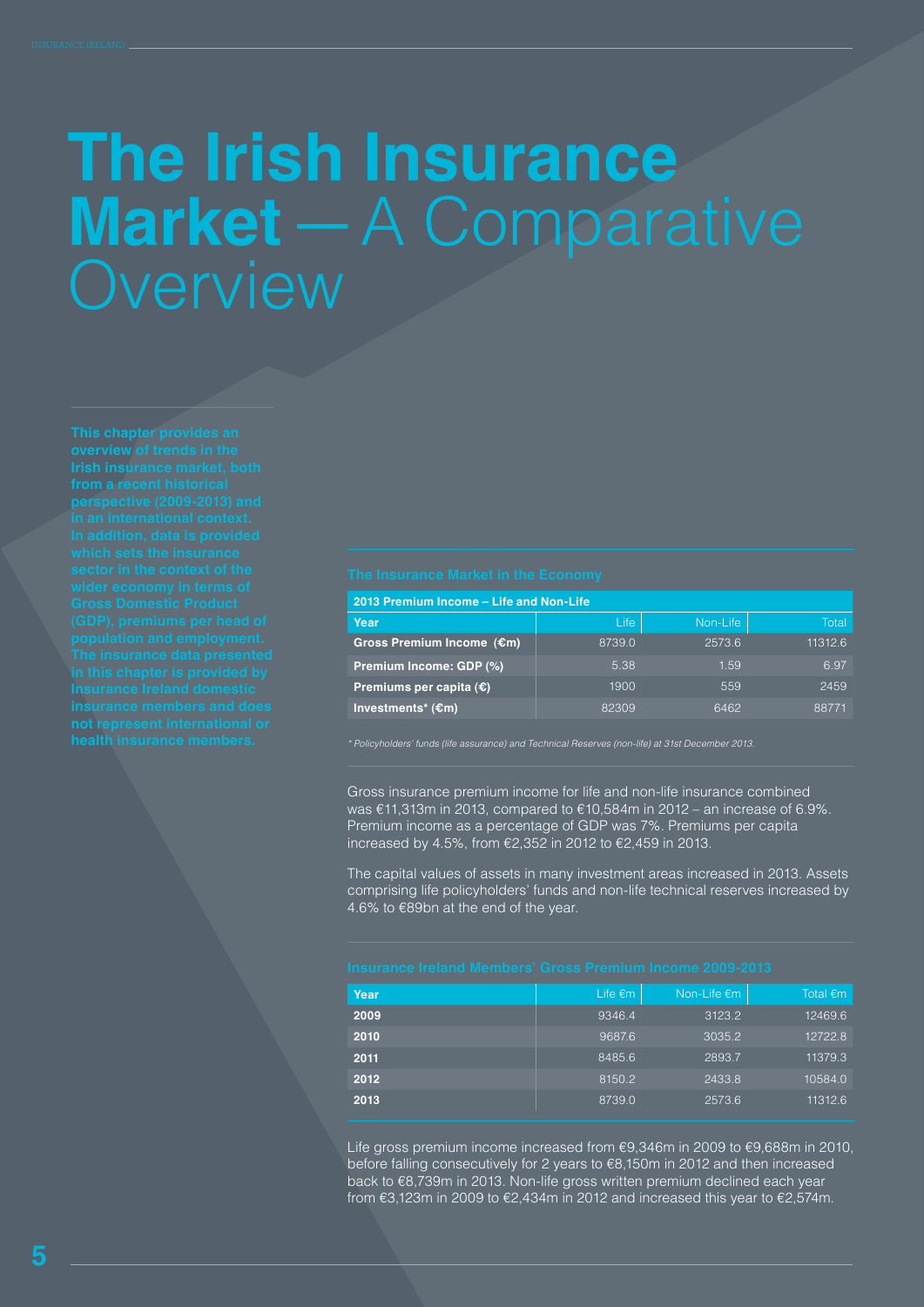# **Gross Premium Income and Domestic Product 2009-2013**

| Year | <b>Gross Insurance</b><br>Premium Income €m | GDP€m  | Premium Income:<br>GDP % |
|------|---------------------------------------------|--------|--------------------------|
| 2009 | 12469.6                                     | 160858 | 7.8%                     |
| 2010 | 12722.8                                     | 159148 | 8.0%                     |
| 2011 | 11379.3                                     | 162600 | 7.0%                     |
| 2012 | 10584.0                                     | 162855 | 6.5%                     |
| 2013 | 11312.6                                     | 162302 | 7.0%                     |

Market combined life and non-life premium income declined each year from €12,470m in 2009 to €10,584m in 2012 and increased this year to €11,313m. Premium income as a percentage of GDP fluctuated over the 5 years from 2009 to 2013, reaching 7% in 2013.

# **Life & Non-Life premiums as a Percentage of GDP for Ireland 2009-2013**

| Year | Life Premium as %<br>of GDP | <b>Non-Life Premium</b><br>as % of GDP | <b>Total %</b> |
|------|-----------------------------|----------------------------------------|----------------|
| 2009 | 5.8                         | 1.9                                    | 7.8            |
| 2010 | 6.1                         | 1.9                                    | 8.0            |
| 2011 | 5.2                         | 1.8                                    | 7.0            |
| 2012 | 5.0                         | 1.5                                    | 6.5            |
| 2013 | 5.4                         | 1.6                                    | 7.0            |

Life premiums as a percentage of GDP rose to 6.1% in 2010, before falling to 5% in 2012 and increased again in 2013 to 5.4%. Non-life premiums as a percentage of GDP remained static at 1.9% from 2009 to 2010, before falling to 1.5% in 2012 and increased to 1.6% in 2013.

# **Year-End Value of Investments**

|          | 2009 €bn | 2010 €bn $ $ | 2011 €bn $ $ | 2012 $\epsilon$ bn |        | 2013 €bn   % Change  <br>p.a. |
|----------|----------|--------------|--------------|--------------------|--------|-------------------------------|
| Life     | 70.015:  | 73.430 :     | 71.838       | 79.208             | 82.309 | 41                            |
| Non-life | 8.742:   | 8.142:       | 7.761        | 5.696:             | 6.462: | $-7.3$                        |
| Total    | 78.757   | 81.572       | 79.599       | 84,904             | 88.771 | 3.0                           |

The value of life policyholders' funds increased from €70bn in 2009 to €82.3bn in 2013, an average growth rate of 4.1% over the period. Non-life technical reserves fell to €5.7bn in 2012, but rose in 2013 to €6.5bn with an average growth rate of -7.3% over the five years.

The total value of life and non-life assets was €88.8bn in 2013.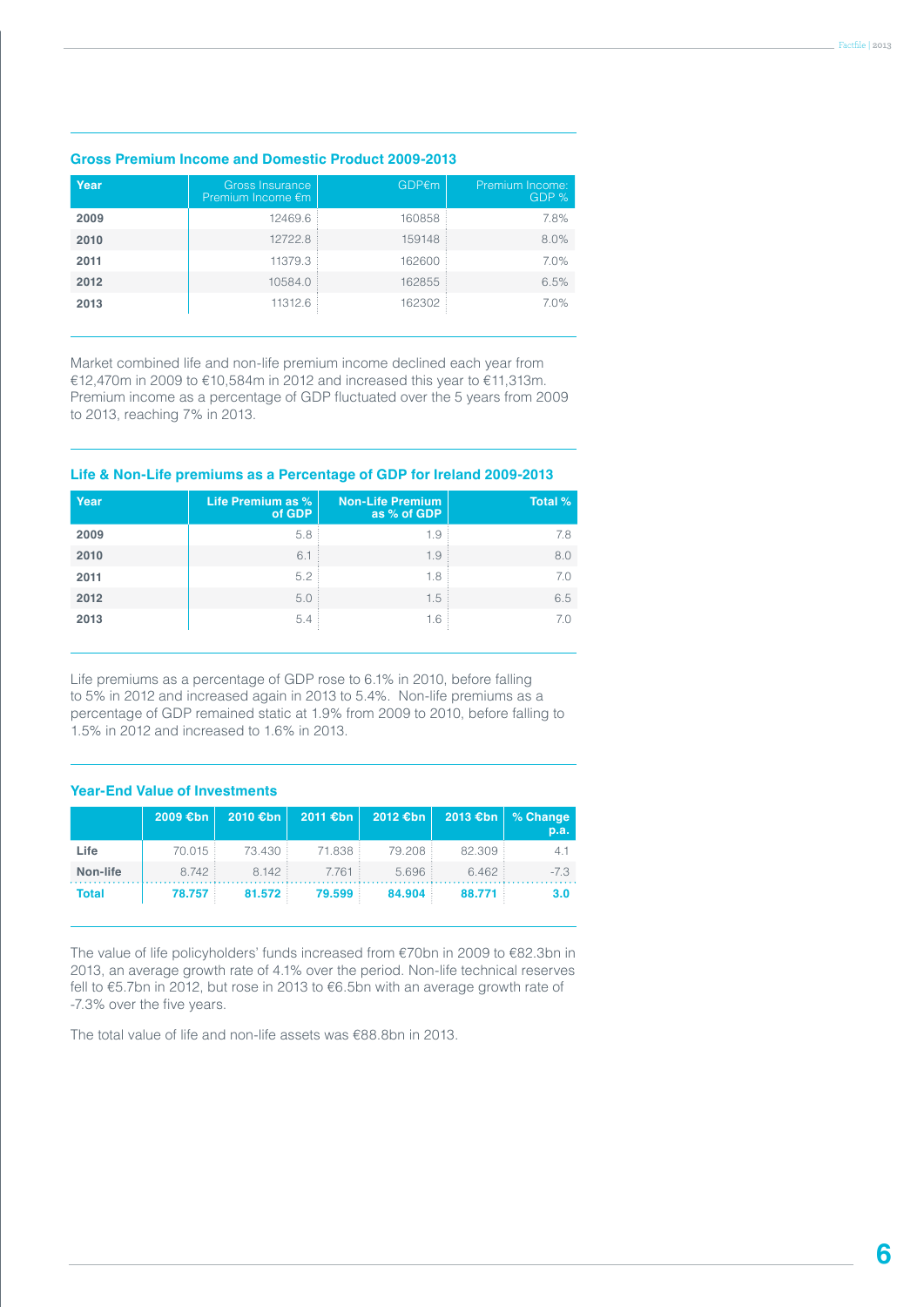

# **Life Assurance Benefits and Claims Paid 2009-2013**

| Year | Amount €m |
|------|-----------|
| 2009 | 8576      |
| 2010 | 8222      |
| 2011 | 8736      |
| 2012 | 8996      |
| 2013 | 8923      |

€8,923m was paid out by life assurance companies in benefits and claims in 2013. These payments and benefits cover a wide range of areas, including:

- **•** Income and payouts on investment policies for policyholders.
- **•** Payment of death benefits which protect family income.
- **•** Payment of annuity income to pension policy holders.
- **•** Repayment of mortgages in the event of death of a policyholder.
- **•** Lump sum payouts to policyholders with serious illness cover.

# **Non-Life Insurance Premiums and Claims 2009-2013**

| Year | <b>Gross Earned Premium</b><br>€m | <b>Gross Incurred Claims</b><br>€m |
|------|-----------------------------------|------------------------------------|
| 2009 | 3208                              | 2750                               |
| 2010 | 3107                              | 2516                               |
| 2011 | 2996                              | 1791                               |
| 2012 | 2485                              | 1585                               |
| 2013 | 2630                              | 1818                               |

The downward trend in gross earned premium for non-life insurance reversed in 2013 and stood at €2,630m

Gross incurred claims followed a similar downward trend from 2009 onwards but increased in 2013 to reach €1,818m.

# **Employment in Insurance Companies in Ireland**

| <b>Employment in Insurance Companies in Ireland as at 31st December 2013</b> |       |  |  |  |
|------------------------------------------------------------------------------|-------|--|--|--|
| Life                                                                         | 5437  |  |  |  |
| Non-Life                                                                     | 8897  |  |  |  |
| <b>Total</b>                                                                 | 14334 |  |  |  |
|                                                                              |       |  |  |  |

The insurance sector is a major employer in the Irish economy. Insurance Ireland life and non-life member companies employed over 14,334 people in Ireland as of the end of December 2013. In addition, significant numbers are employed in the wider insurance industry e.g. broking, loss adjusting and assessing, and in outsourced service providers.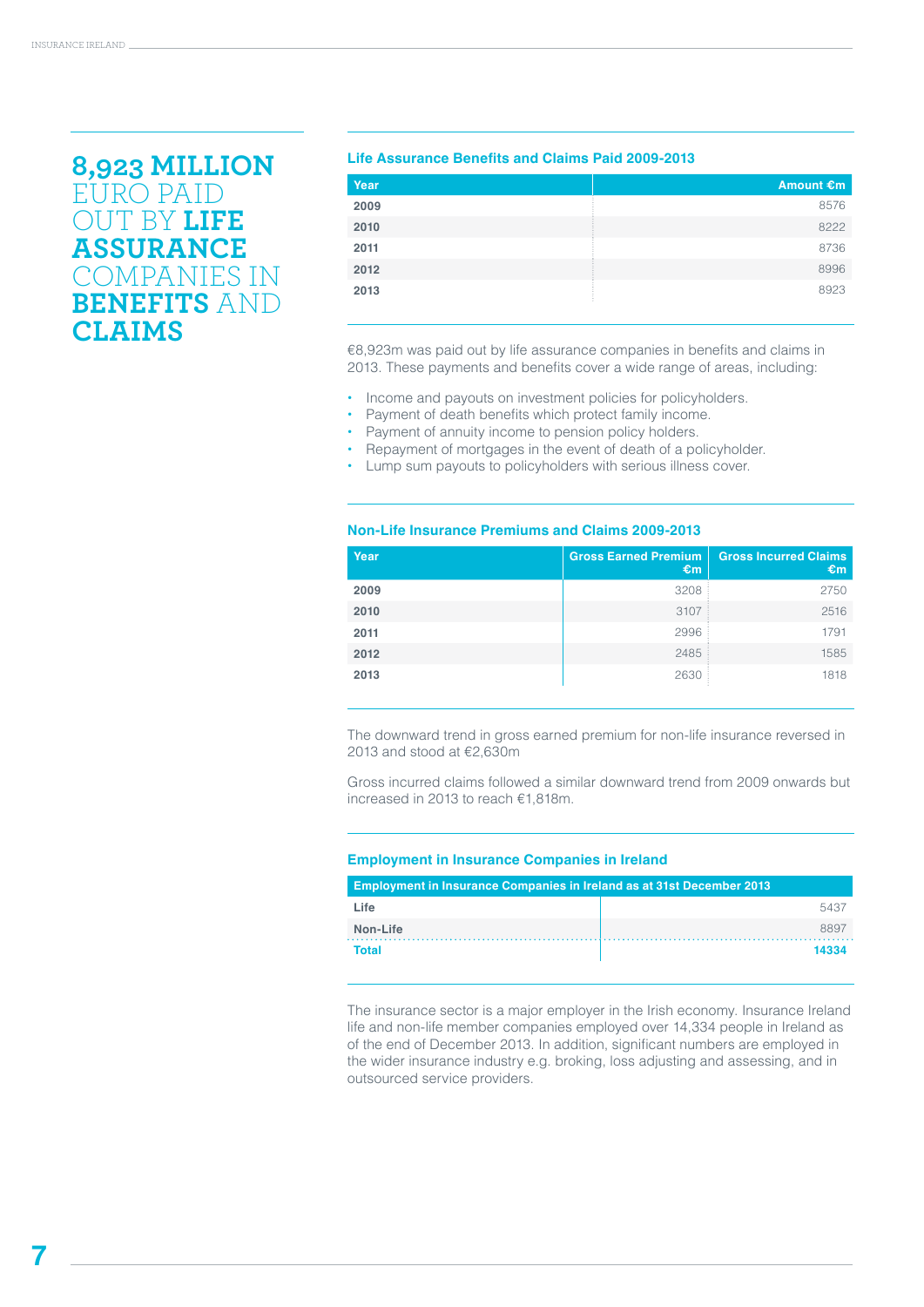# **Irish Insurance Market in an International Context**

| The Irish Insurance Market in the World 2013 |            |            |                               |                                      |                                          |                                                            |                                                               |  |
|----------------------------------------------|------------|------------|-------------------------------|--------------------------------------|------------------------------------------|------------------------------------------------------------|---------------------------------------------------------------|--|
|                                              |            |            |                               |                                      |                                          |                                                            |                                                               |  |
|                                              | Population | <b>GDP</b> | <b>Life Gross</b><br>Premiums | Non-Life<br><b>Gross</b><br>Premiums | Total<br><b>Gross</b><br><b>Premiums</b> | Total<br><b>Gross</b><br>Premiums<br>as % of<br><b>GDP</b> | Total<br><b>Gross</b><br>Premiums<br>Per Capita<br><b>USD</b> |  |
| Ireland                                      | 0.06       | 0.30       | 1.80                          | 0.44                                 | 1.20                                     | 8.00                                                       | 3,783                                                         |  |
| EU                                           | 7.13       | 23.55      | 34.16                         | 29.68                                | 32.20                                    | 7.82                                                       | 2,680                                                         |  |
| <b>OECD</b>                                  | 17.70      | 63.84      | 80.94                         | 82.43                                | 81.60                                    | 7.74                                                       | 2,898                                                         |  |
| <b>Europe</b>                                | 11.43      | 29.61      | 36.30                         | 33.70                                | 35.16                                    | 6.82                                                       | 1,834                                                         |  |
| America*                                     | 13.53      | 33.04      | 25.52                         | 44.41                                | 33.79                                    | 6.42                                                       | 1,627                                                         |  |
| Asia                                         | 59.19      | 32.22      | 34.45                         | 18.71                                | 27.55                                    | 5.37                                                       | 303                                                           |  |
| Oceania                                      | 0.52       | 2.34       | 1.82                          | 2.08                                 | 1.93                                     | 5.19                                                       | 2,429                                                         |  |
| Africa                                       | 15.32      | 2.80       | 1.91                          | 1.11                                 | 1.56                                     | 3.50                                                       | 66                                                            |  |
| <b>World</b>                                 | 100.00     | 100.00     | 100.00                        | 100.00                               | 100.00                                   | 6.28                                                       | 652                                                           |  |

The 2013 Irish insurance market is set in both a European and a global context in this table. As with Ireland's GDP (0.3%), its global share of total gross insurance premiums (1.2%) is high relative to the country's population (0.06%). This reflects the developed market in Ireland for insurance and the relatively high levels of coverage in major classes of business (motor, property, liability, pensions and mortgage protection) compared to other countries, particularly in less economically developed areas.

*Figures are rounded USD*

*Sources: Swiss Re Sigma No 3/2014; CSO; CIA's - The World Factbook and Insurance Ireland*

*\*Includes Latin America and Caribbean*

# **Insurance density: Premiums per capita 2013**

| <b>Country</b>        | Premium Per Capita 2013 (USD) |
|-----------------------|-------------------------------|
| Switzerland           | 7701                          |
| <b>Netherlands</b>    | 6012                          |
| <b>Denmark</b>        | 5780                          |
| <b>Finland</b>        | 5073                          |
| Luxembourg            | 5003                          |
| <b>Hong Kong</b>      | 5002                          |
| <b>United Kingdom</b> | 4561                          |
| Norway                | 4452                          |
| Sweden                | 4320                          |
| Japan                 | 4207                          |
| <b>United States</b>  | 3979                          |
| <b>Taiwan</b>         | 3886                          |
| Ireland               | 3783                          |
| <b>France</b>         | 3736                          |
| Canada                | 3563                          |
| <b>Australia</b>      | 3528                          |
| Singapore             | 3251                          |
| <b>Belgium</b>        | 3235                          |
| Germany               | 2977                          |
| <b>South Korea</b>    | 2895                          |
| Italy                 | 2645                          |
| <b>Austria</b>        | 2604                          |
| <b>New Zealand</b>    | 2423                          |

The premium spent per capita for 2013 in Ireland is compared to some other advanced industrialised countries in this table. The figure for Ireland of US\$3,783 is higher than some other European countries such as Italy and Germany but is also lower than others, such as the United Kingdom and Sweden. A factor which needs to be noted, particularly when making comparisons with other European states, is that countries such as Germany and Sweden have higher taxation rates and more developed social insurance systems. Therefore, a greater proportion of the costs associated with accidents are catered for through the social insurance system. This has an impact on the level of compensation awarded for insurance claims made against insurance companies and ultimately on premium rates and volumes.

*Source: Swiss Re Sigma No 3/2014*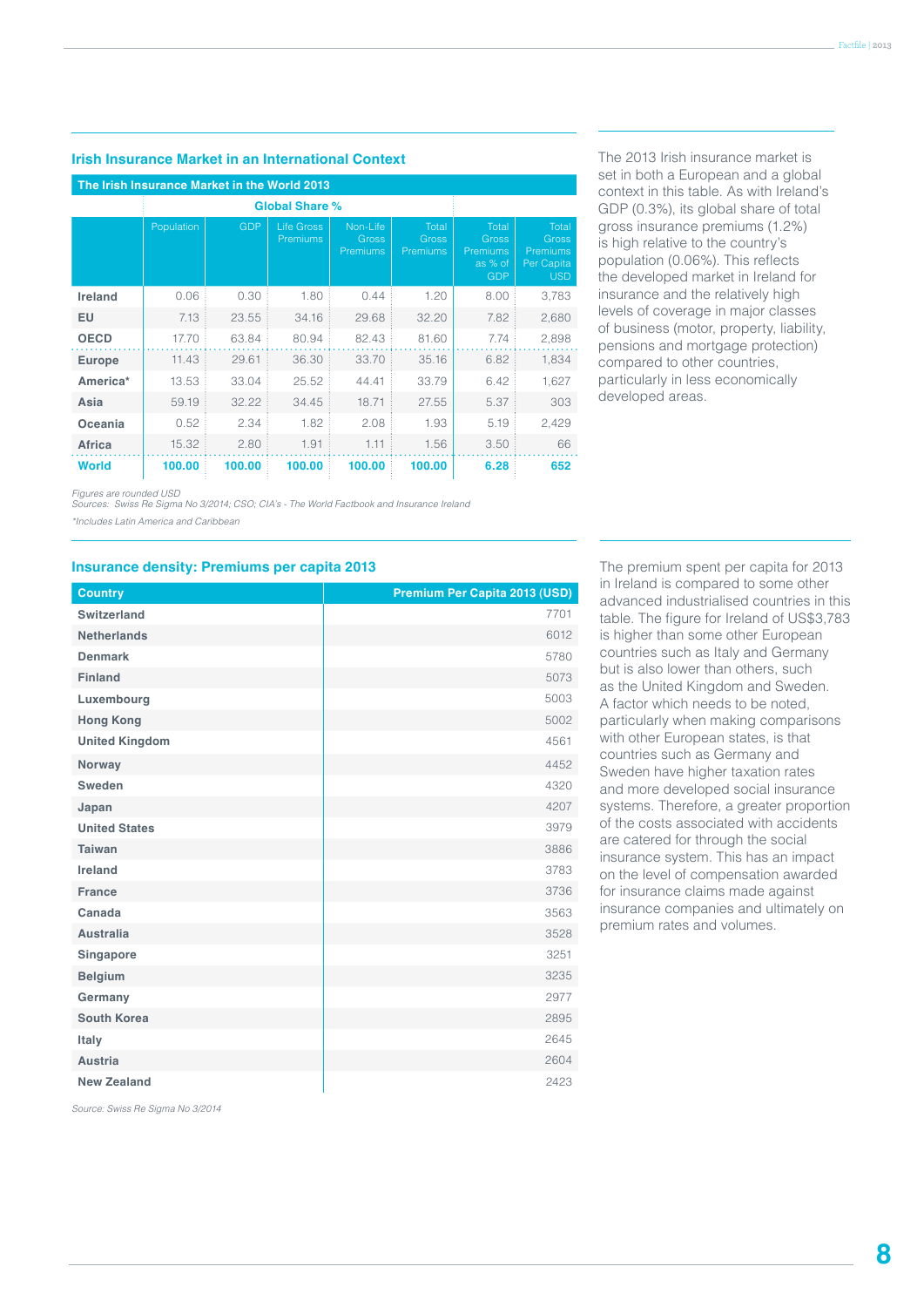# **Life Assurance and Pensions Market**  2009-2013

A policy under which the policyholder makes annual/regular payments of premium to finance life assurance protection cover, or to build up an investment or retirement fund.

An industry standard formula for calculating levels of new life and pensions business over a period of time, to smooth out the effect of large, one-off payments. It's the total of new annual premiums plus 10% of single premiums.

Critical illness insurance pays the policyholder an agreed sum if he/she contracts one of the serious illnesses specified in the policy documentation. Typical illnesses covered include cancer, stroke, heart attack, multiple sclerosis and kidney failure.

This refers to regular premium protection business where the life assurance company representative collects premiums, usually on a weekly basis. The importance of this type of business has declined over the years.

An intermediary is a broker or agent who advises clients about their insurance needs, helps them to select the most appropriate policy and provides an ongoing service in all subsequent matters relating to the policy.

This is the final value of a savings policy if it is allowed to run for the full term specified in the contract.

For many people, the income they receive from the State on retirement will not be sufficient to support them. For this reason, increasing numbers of people have chosen to provide for their retirements by taking out pensions with a life assurance company. This is usually done by way of a contract where, in return for a lump sum or a series of regular payments to the life assurance company, the policyholder will receive a regular income at retirement. This regular income during retirement is called an "annuity."

Income Protection Insurance (also known as Permanent Health Insurance) is a protection policy that provides an income if the policyholder is unable to work because of sickness or disability. Each policy includes a "deferred period". The individual must be off work because of illness for longer than the deferred period before an income is payable under the policy. The deferred period is usually 13, 26 or 52 weeks. Cover is available on an individual or group basis (e.g. where an employer establishes a scheme for employees).

Personal Retirement Savings Accounts were introduced as new easy access, low cost, and flexible personal pensions, to encourage individuals who have not already done so to make a provision for retirement. PRSAs pensions products were launched on the market in early 2003.

A lump sum life investment or pension policy under which the policyholder makes a one-off payment to the life office. The life office uses the money to provide life assurance protection or invests it on the policyholder's behalf for repayment, with investment gains, at the end of the policy term (or in the case of a pension, purchases retirement benefits for the policyholder at retirement).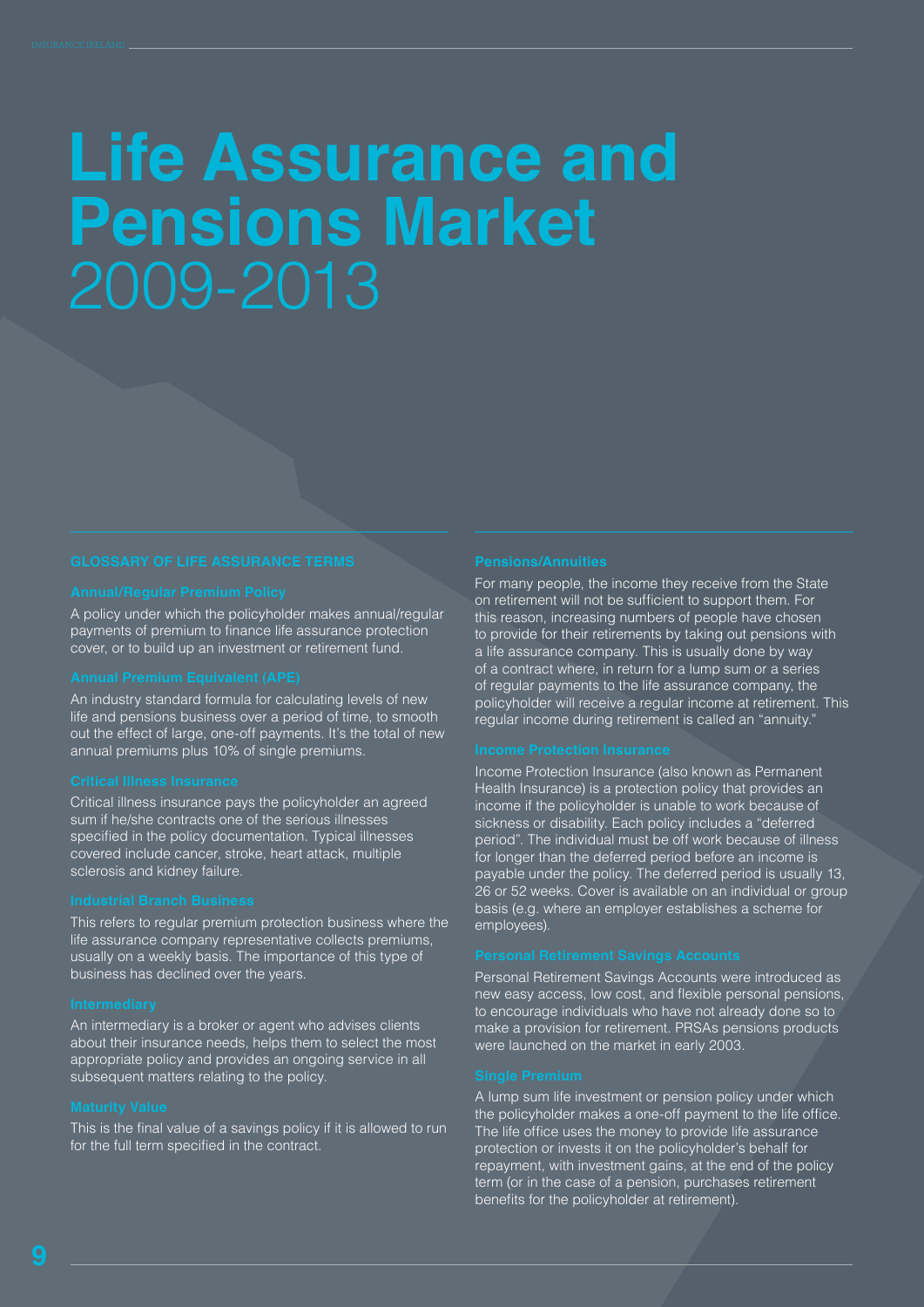# **2013 Key Life and Pensions Statistics**

|                                               | New Business $(\epsilon m)$            |                                        |                                   | Total                                               | All                                |
|-----------------------------------------------|----------------------------------------|----------------------------------------|-----------------------------------|-----------------------------------------------------|------------------------------------|
|                                               | <b>Annual</b><br><b>Premium</b><br>(1) | <b>Single</b><br><b>Premium</b><br>(2) | A.P.E.<br>$(1) + 10%$<br>of $(2)$ | <b>Annual</b><br><b>Premium</b><br>$\epsilon$ m (3) | <b>Business</b><br>€m<br>$(2)+(3)$ |
| <b>Individual Assurances</b><br>and Annuities | 123.3                                  | 2116.5                                 | 335.0                             | 1207.3                                              | 3323.8                             |
| <b>Pension Scheme</b><br><b>Business</b>      | 228.4                                  | 2430.8                                 | 471.5                             | 1180.5                                              | 3611.3                             |
| Self-employed<br><b>Pensions</b> (Incl.PRSAs) | 57.6                                   | 1259.0                                 | 183.5                             | 370.2                                               | 1629.2                             |
| <b>Permanent Health</b><br>Insurance          | 16.3                                   | $-1.6$                                 | 16.1                              | 170.6                                               | 169.0                              |
| <b>Industrial Branch</b><br><b>Business</b>   | 0.0                                    | 0.0                                    | 0.0                               | 5.7                                                 | 5.7                                |
| <b>Total</b>                                  | 425.6                                  | 5804.7                                 | 1006.1                            | 2934.3                                              | 8739.0                             |

Insurance Ireland's life assurance members' aggregate domestic premium income was €8,739m for 2013, which is an increase of 7% on the previous year (€8,150m).

New annual premium (AP) business was €426m, down 2% from €434m in 2012.

An increase of 17% was recorded for new single premium (SP) business in 2013 (€5,805m).

New business Annual Premium Equivalent (AP sales + 10% of SP sales) rose 8% to €1,006m compared with €931m in 2012.

# **Life Assurance Gross Premium Income 2013 (by type of Policy) -** *see graph 1A*

- **•** Individual Assurances & Annuities €3,323.8m (38%)
- **•** Pension Scheme Business €3,611.3m (41.3%)
- **•** Self–Employed Pensions & Associated Business (Incl. PRSAs) €1,629.2m (18.6%)
- **•** Permanent Health Insurance (PHI) €169m (1.9%)
- **•** Industrial Branch (IB) Business €5.7m (0.1%)

Pension scheme business (41.3%) and individual assurances and annuities (38%) continue to be the two main segments of life assurance gross premium income.

The self-employed pensions & associated business (including PRSAs) segment decreased from 20.2% in 2012 to 18.6% in 2013.

Premium income from permanent health insurance (PHI) as a percentage of life assurance gross premium income decreased from 2.1% to 1.9%, back to its 2011 level. Industrial branch business in 2013 remained the same as 2012 and 2011 at 0.1%.

# **Life Assurance Benefits and Claims Paid 2013 (by type of policy) -** *see graph 1B*

- **•** Individual Assurances & Annuities €3,698.4m (41.5%)
- **•** Pension Scheme Business €3,470m (38.9%)
- **•** Self–Employed Pensions & Associated Business (Incl. PRSAs) €1,539.1m (17.2%)
- **•** Permanent Health Insurance (PHI) €126.7m (1.4%)
- **•** Industrial Branch (IB) Business €28.8m (0.3%)
- **•** Critical Illness €59.5m (0.7%)





- $\blacksquare$ Industrial Branch (IB) Business
- $\blacksquare$ Critical Illness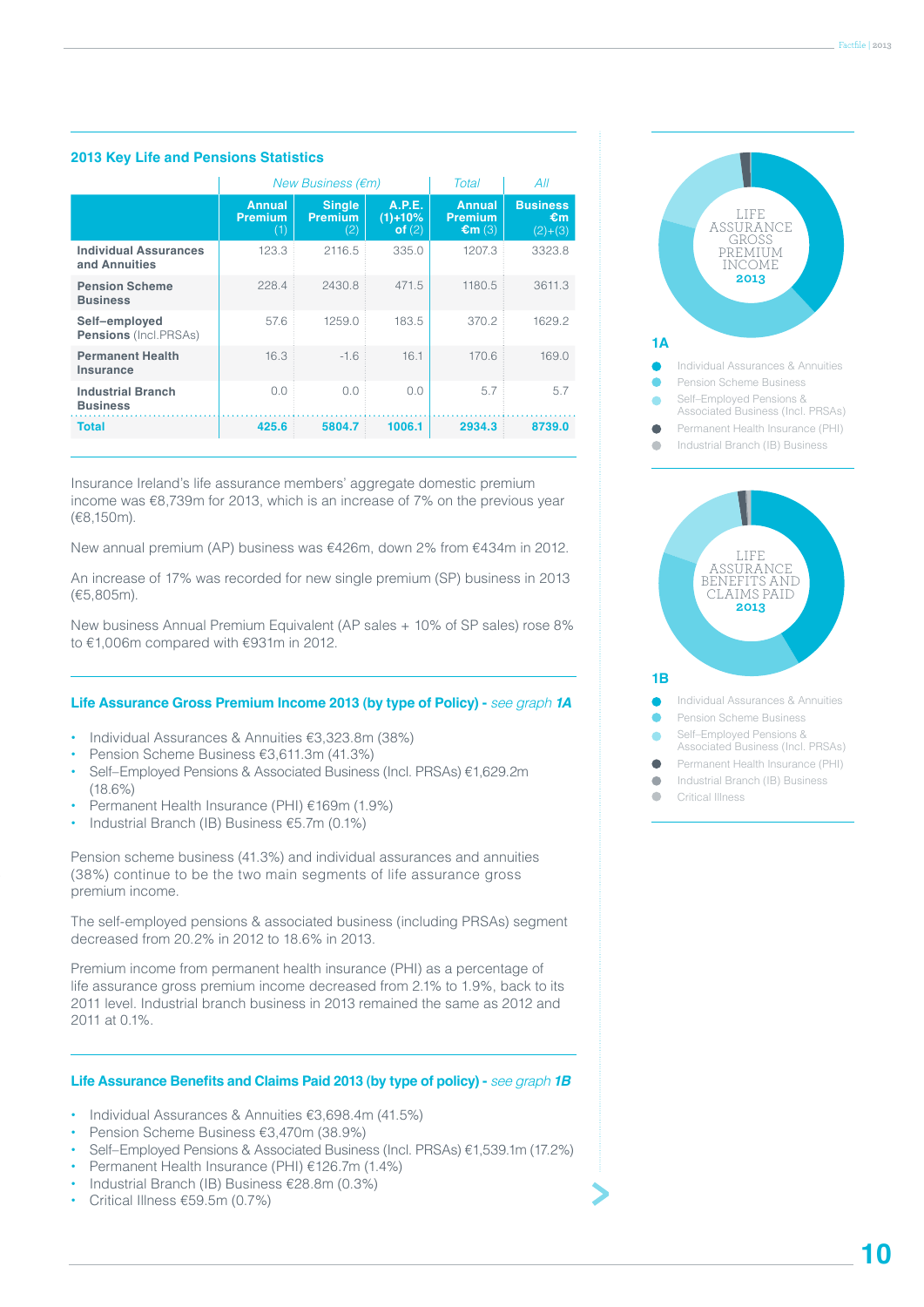# **8923 MILLION** EURO PAID IN **BENEFITS** AND **CLAIMS** BY DOMESTIC **LIFE ASSURANCE COMPANIES**

€8,922.5m in benefits and claims was paid by domestic life assurance companies during 2013, a decrease of 1% on 2012. These payments and benefits cover a wide range of products which take a number of forms, for example: one-off lump sum payments to policyholders in the event of serious illness; or, in the case of pensions, the payment of regular incomes to policyholders/beneficiaries.

The majority of claims were paid under individual assurance/annuity contracts (41.5%, up from 40.8% in 2012) and pension schemes (38.9%, a decrease from 39.3% in 2012), followed by self-employed pensions and associated business (17.2%, the same as in 2012 and 2011). Claims under individual assurance/ annuity contracts increased 1% to €3,698 in 2013. Claims under self-employed pensions and associated business also decreased 1% from €1,548m in 2012 to €1,539m in 2013, and pension scheme business decreased by 2% from €3,539m to €3,470m. There was also a 23% decrease in critical illness payouts (to €59.5m) following a 17% rise in 2012.

The total value of life assurance protection in force at the end of 2013 was estimated at €371bn, compared to €395bn at the end of 2012, which is a decrease of 6%.

# **Benefits and Claims**

.

| Benefits and Claims By Type $(\epsilon m)$ | €m     |
|--------------------------------------------|--------|
| <b>Surrenders and Maturities</b>           | 7581.6 |
| <b>Death / Critical Illness Claims</b>     | 7848   |
| <b>Annuities</b>                           | 556.1  |
| <b>Total</b>                               | 8922.5 |
|                                            |        |

The chart provides a breakdown of benefits and claims by type:

- **•** The largest category is benefits paid on policy surrenders and maturities, with €7,581m paid in 2013, (a decrease of 1% on 2012). This category represents 85% of total payments made last year;
- **•** Death and critical illness claims under protection contracts amounted to €785m, down 5% on 2012; and
- **•** Annuity payments totalled €556m in 2013, up 6.5% on 2012.

|                   |                 | <b>Brokers %</b> |                | Agents%        |                | <b>Tied</b><br><b>Agents %</b> |                         |                | <b>Employee</b><br>& Company<br><b>Represent-</b><br>atives % |               |    | Direct %      |                          |                |         |                |
|-------------------|-----------------|------------------|----------------|----------------|----------------|--------------------------------|-------------------------|----------------|---------------------------------------------------------------|---------------|----|---------------|--------------------------|----------------|---------|----------------|
|                   |                 | 11               | 12             | <sup>'13</sup> | 11'            | $12$ 13                        |                         |                | $11 \t12$                                                     | $^{\circ}13$  | 11 | $12^{\circ}$  | $^{\circ}13$             | 11             | $12$ 13 |                |
| Annual<br>Premium | Life            | 16               | 13             | 12             | $\mathcal{P}$  | 1                              | $\overline{1}$          | $\overline{7}$ | 11                                                            | 10            | 6  | 5             | 6                        | $\overline{1}$ |         | $\bigcap$      |
|                   | <b>Pensions</b> | 51               | 50             | 50             | $\overline{1}$ | $\overline{1}$                 | $\overline{1}$          | 6              | 7                                                             | - 6           | 8  | 9             | 10                       | 3              | 3       | $\overline{4}$ |
|                   | <b>Total</b>    | 67               | 63             | 62             | 3              | $\overline{2}$                 | $\overline{\mathbf{2}}$ | 13             | 18                                                            | 16            | 14 | 14            | - 16                     | 4              | 4       | 4              |
|                   | Life            | 6                | $\overline{4}$ | $\overline{4}$ | 1              | $\bigcirc$                     | $\bigcirc$              | 5              | $\overline{4}$                                                | 3             | 5  | 1             | 3                        | 23             | -31     | 41             |
| Single<br>Premium | <b>Pensions</b> | 39               |                | 35 30          | 1              | 1                              | $\overline{1}$          | 3              | 3                                                             | $\mathcal{P}$ | 3  | $\mathcal{P}$ | $\overline{\phantom{0}}$ | 15             | 19      | -13            |
|                   | <b>Total</b>    | 45               | 39             | 34             | $\overline{2}$ |                                | $\mathbf{1}$            | 8              | 7                                                             | 5             | 8  | 3             | 5                        | 38             |         | 50 54          |

# **Sources of Life Assurance Business**

The chart above provides a breakdown of the proportion of new business written through the various sales channels. In 2013, brokers' new business market share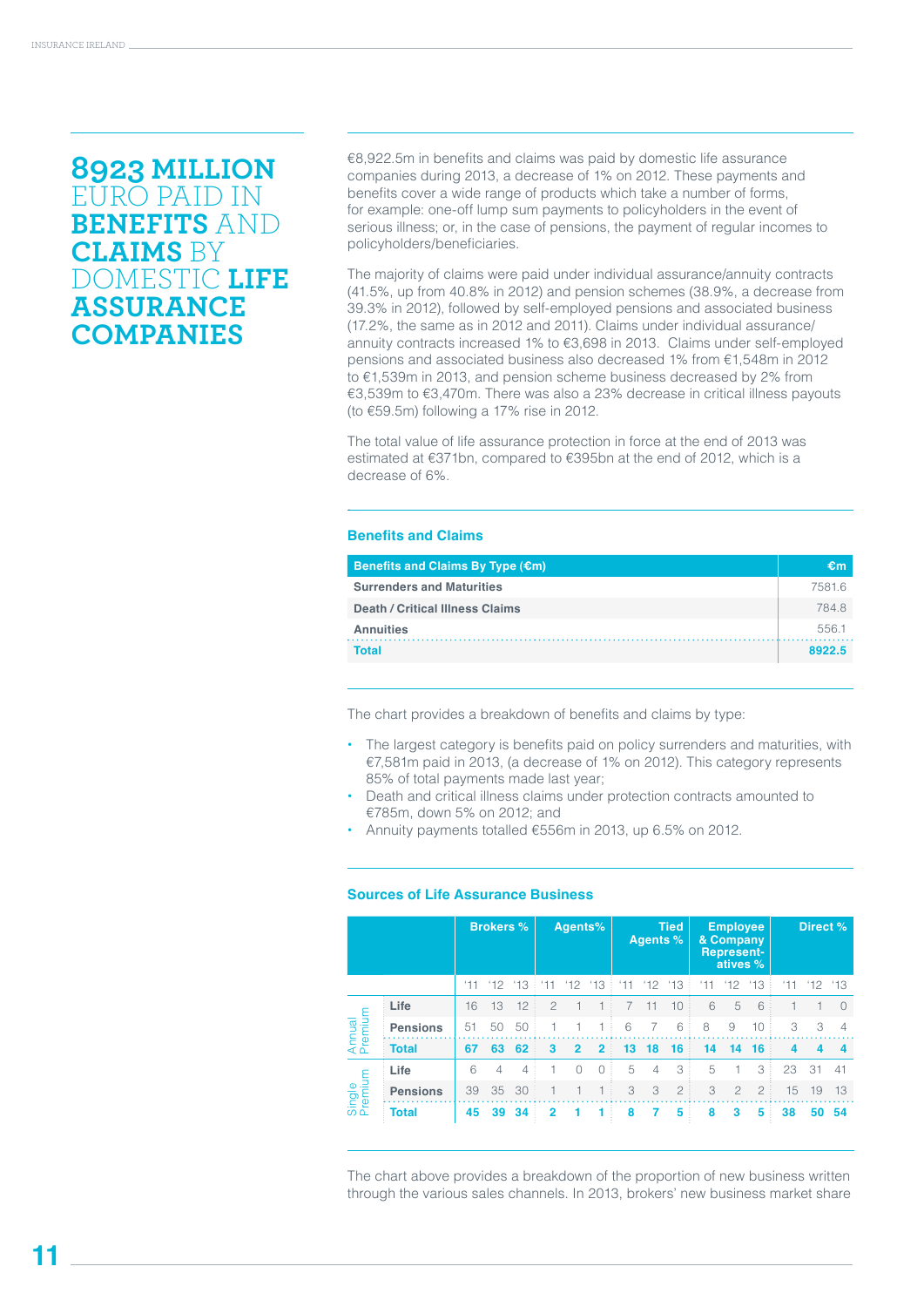decreased by 1 percentage point to 62% (having decreased by 4% in 2012 to 63%) for annual premium (AP) business, and by 5 percentage points for single premium (SP) business to 34%.

Brokers' AP pensions business decreased by 1% on 2011 to 50% in 2013. SP pensions business decreased by 9 percentage points for the same period. AP for life business dropped 4% below 2011 levels in 2013 (to 12%) and SP life business decreased from 6% to 4% over the same period.

Life office employees and company representatives (direct sales forces) saw their share of AP increase by 2% over the period (to 16%), with their share of SP business dropping from 8% in 2011 to 5% in 2013.

Direct sales other than through employed salespeople (e.g. telephone, internet and direct response sales) remained broadly static for AP, whilst SP direct sales increased by 16 percentage points from 38% to 54%.

Independent agents' AP business decreased by 1 percentage point from 3% in 2011 to 2% in 2013, while their SP business decreased by the same to reach 1%.

The percentage of AP business written through tied agents increased from 13% to 16%, while SP business written via tied agents decreased from 8% in 2011 to 5% in 2013.

# **Life Assurance Investments 2013 (Policyholders' Funds) -** *see graph 1C*

- **•** Equities €42,273m (51.4%)
- **•** Gilts €23,359m (28.4%)
- **•** Property €2,758m (3.4%)
- **•** Cash €9,704m (11.8%)
- **•** Other €4,215m (5.1%)

The aggregate value of policyholders' funds managed by Insurance Ireland life members increased by 4% to €82,309m in 2013. The value of equity investments increased 12.2% from €37,665m in 2012 to €42,273m in 2013. Equities represented 51.4% of total policyholders' funds at 31/12/13, compared to 47.6% at the end of 2012.

The value of life assurance funds invested in gilts decreased by 10% to €23,359m in 2013, and now represents 28.4% of life assurance investments.

Cash holdings increased from 11.2% of the total value of policyholders' funds in 2012 to 11.8% (€9,704m) in 2013.

Property assets fell 8% to €2,758m in 2013 from €2,999m in 2012 and now represent 3.4% of total investments.

# **Investments (Policyholders' funds) By Type & Location 2013**

|                       | Irish $\epsilon$ m | <b>Foreign €m</b> | Total $\epsilon$ m |
|-----------------------|--------------------|-------------------|--------------------|
| Equities <sup>1</sup> | 6985               | 35288             | 42273              |
| Gilts <sup>2</sup>    | 3227:              | 20132             | 23359              |
| Property <sup>3</sup> | 1860               | 898               | 2758               |
| Cash                  | 3771               | 5933              | 9704               |
| <b>Other</b>          | 3244               | 971               | 4215               |
| <b>Total</b>          | 19087              | 63222             | 82309              |

1 Inc. preference, guaranteed and ordinary stocks and unit trusts<br>2 Inc. Government, local & public authority securities<br>3 Inc. own use buildings, office, residential, commercial and individual investment properties and de

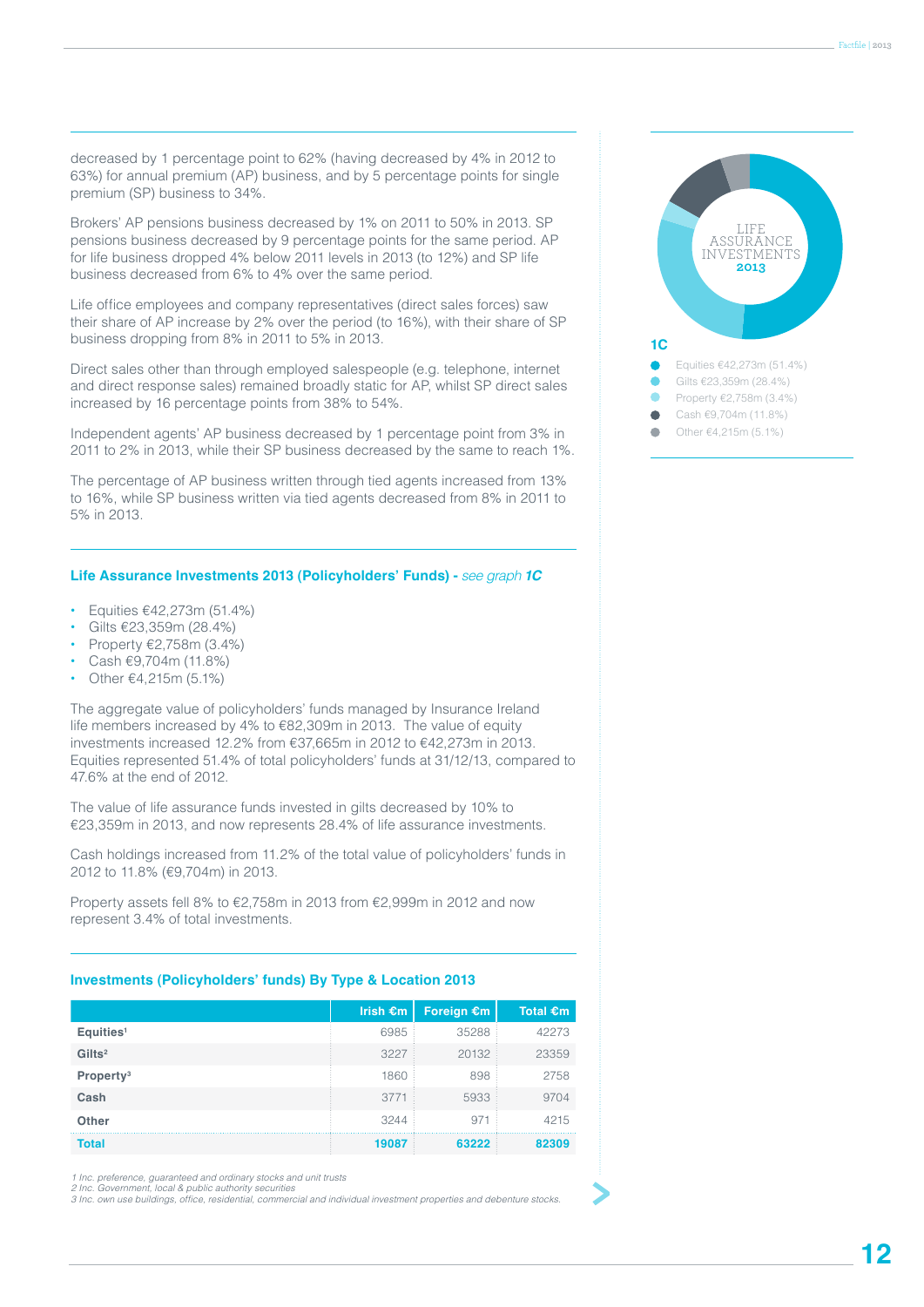

Total Premium Income



The preceding table illustrates the breakdown of investments by location. 23% of investments were in Ireland in 2013. The value of domestic investments at the end of 2013 was €19,087m. Foreign investments in 2013 were €63,222m, 77% of total investments.

36.5% of Irish investments are in equities. 20% are in cash, with 17% in gilts. Property holdings were 10% of Irish investments in 2013.

56% of the foreign holdings are equities. The second largest foreign asset class is gilts at 32%. The proportion of foreign holdings invested in property was 1.4%. The percentage invested in cash was 9.4% in 2013.

| Market Trends  2009 - 2013                                |            |            |            |            |            |                |  |  |  |
|-----------------------------------------------------------|------------|------------|------------|------------|------------|----------------|--|--|--|
|                                                           | 2009<br>€m | 2010<br>€m | 2011<br>€m | 2012<br>€m | 2013<br>€m | 2009-2013<br>% |  |  |  |
| <b>Premium Income (Annual</b><br><b>Premium Business)</b> | 3923       | 3541       | 3246       | 3172       | 2934       | $-7.0$         |  |  |  |
| <b>Premium Income (All Business)</b>                      | 9346       | 9688       | 8486       | 8150       | 8739       | $-1.7$         |  |  |  |
| <b>New Business</b>                                       |            |            |            |            |            |                |  |  |  |
| <b>Annual Premiums</b>                                    | 611        | 529        | 448        | 434        | 426        | $-8.6$         |  |  |  |
| Single Premiums                                           | 5424       | 6147       | 5239       | 4978       | 5805       | 1.7            |  |  |  |
| Annual Premium Equivalent<br>(APE)                        | 1154       | 1143       | 972        | 931        | 1006       | $-3.4$         |  |  |  |
| <b>Benefits &amp; Claims</b>                              | 8576       | 8222       | 8736       | 8996       | 8923       | 1.0            |  |  |  |

There was a downward trend in aggregate premium income over the five year period 2009-2013 resulting in negative growth of -1.7% p.a. for this period.

New annual premium business decreased from €611m in 2009 to €426m in 2013, a decrease of 8.6% p.a. over the 5-year period.

On an annualised basis, new SP business expanded at 1.7% p.a. between 2009 and 2013.

New business on an Annual Premium Equivalent (APE) basis has fallen from €1,154m in 2009 to €1,006m in 2013, equivalent to a reduction of 3.4% p.a. over 5 years.

Benefits and claims paid increased from €8,576m in 2009 to €8,923m in 2013. Over the 5 year period claims payments grew by 1% p.a.

| <b>Asset Category</b> | 2009 | 2010 | 2011 | 2012 | 2013 |
|-----------------------|------|------|------|------|------|
| Equities <sup>1</sup> | 50.3 | 52.0 | 46.6 | 47.6 | 51.3 |
| Gilts <sup>2</sup>    | 26.8 | 26.2 | 31.3 | 32.7 | 28.4 |
| Property <sup>3</sup> | 5.7  | 5.4  | 5.1  | 3.8  | 3.4  |
| Cash                  | 11.0 | 10.6 | 11.1 | 11.2 | 11.8 |
| <b>Other</b>          | 6.2  | 5.8  | 5.9  | 47   | 5.1  |
| <b>Total</b>          |      |      |      |      |      |

1 Inc. preference, guaranteed and ordinary stocks and unit trusts<br>2 Inc. Government, local & public authority securities<br>3 Inc. own use buildings, office, residential, commercial and individual investment properties and de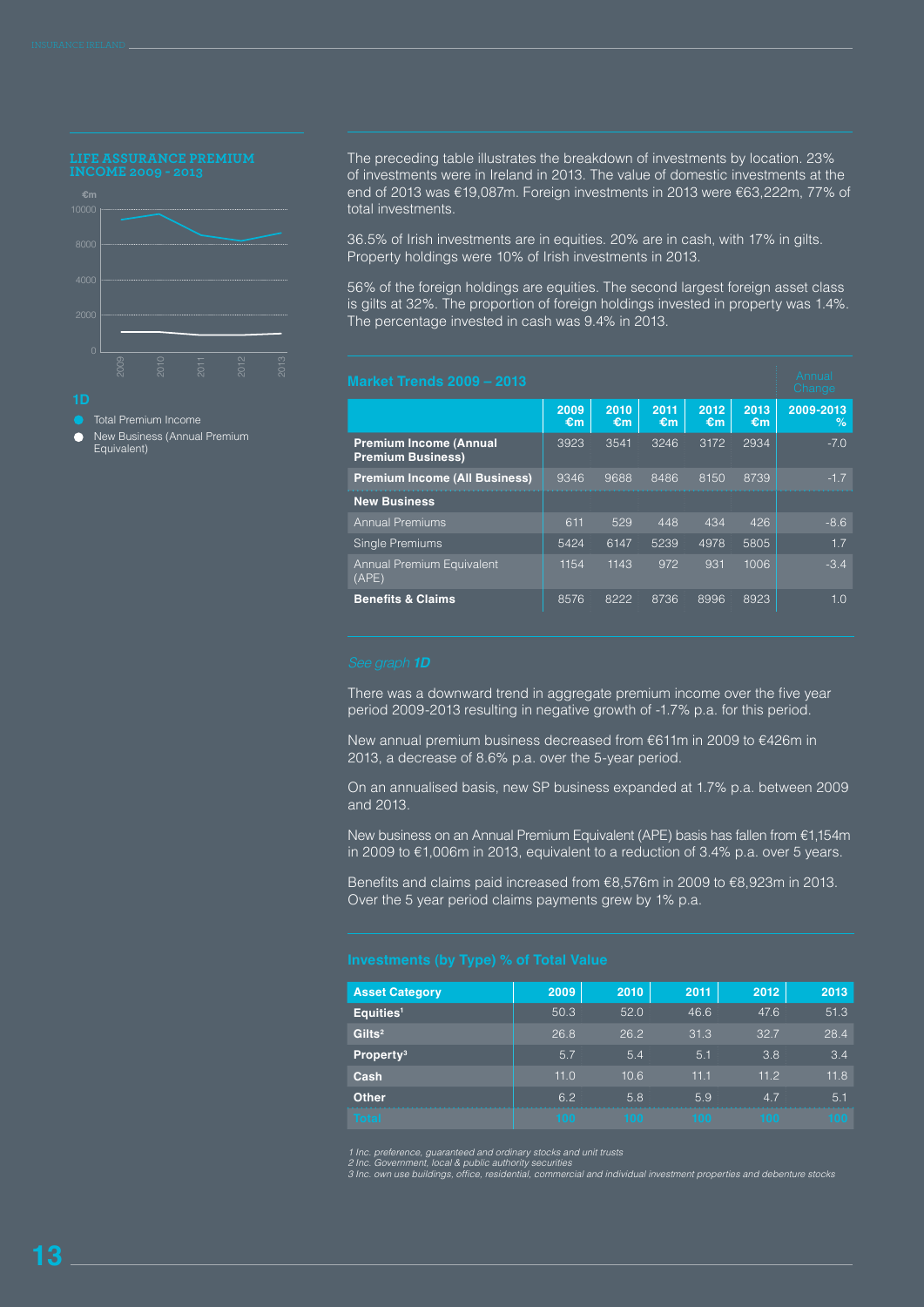Investment in equities as a proportion of total policyholders' funds increased between 2009 and 2010, fell from 52% in 2010 to 46.6% in 2011 and then increased again to reach 51.3% in 2013. Gilts dropped from 26.8% of total investments in 2009, to 26.2% in 2010, increased to 32.7% in 2012 and then fell to 28.4% in 2013. Property assets, which stood at 5.7% in 2009, declined over the period to 3.4% in 2013. Cash holdings increased slightly over the period (11% in 2009 to 11.8% in 2013).

# **Investment Trends (by Location) 2009-2013**

| % of total value       | 2009 | 2010 | 2011' | 2012 | 2013 |
|------------------------|------|------|-------|------|------|
| In Ireland             | 36.3 | 33.2 | 39.2  | 55.9 | 23.2 |
| <b>Outside Ireland</b> | 63.  | 66.8 | 60.8  | 44.1 | 76.8 |

Policyholders' funds invested in Ireland decreased from 36% in 2009 to 23% in 2013. Approximately 77% of assets by value are foreign.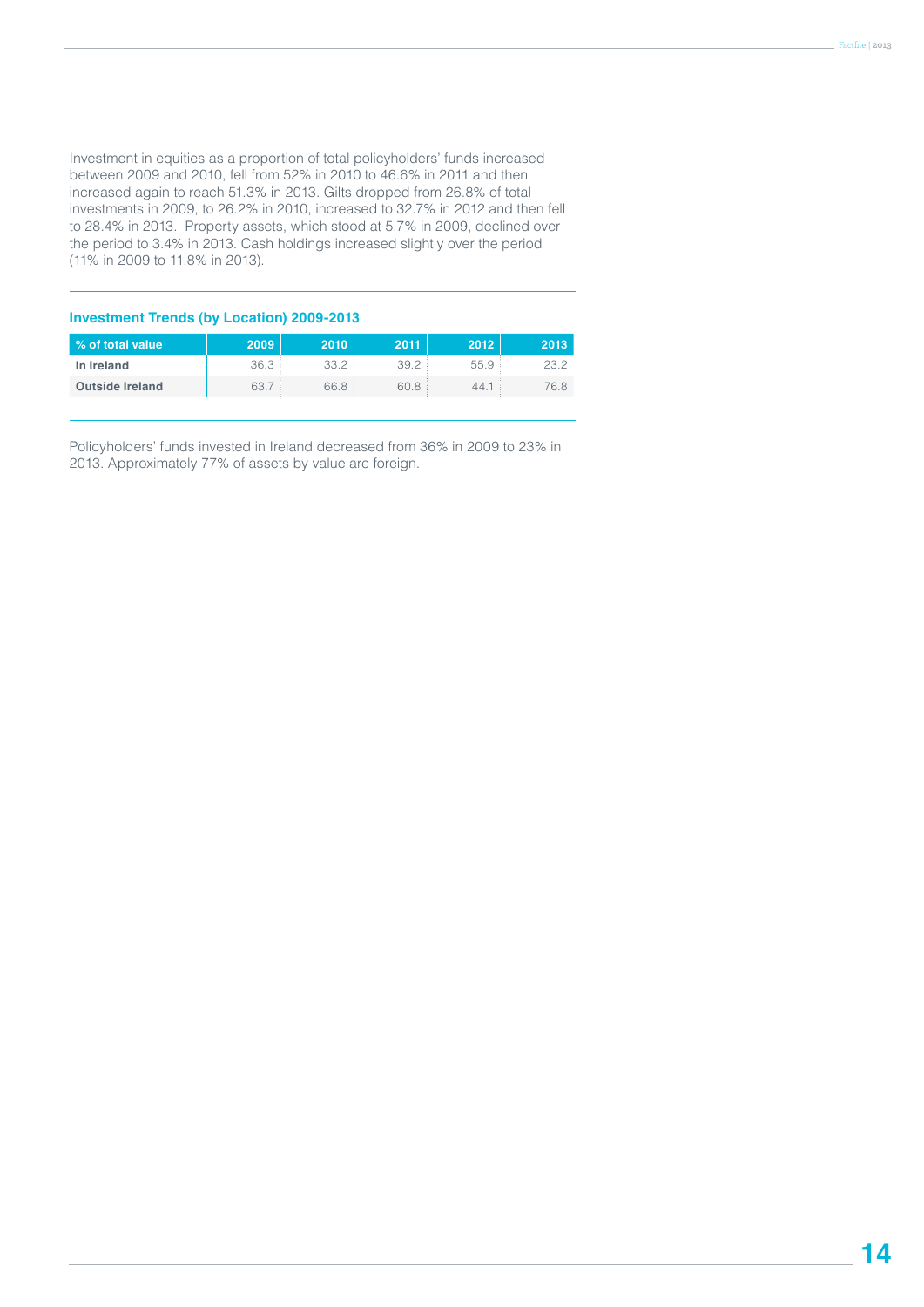# Life Business **Pensions Business Companies** Annual Premiums €'000 **Single Premiums** €'000 Industrial **Branch** €'000 Annual **Premiums** €'000 **Single Premiums** €'000 **Total** €'000 **Acorn Life 10809 0 11215 11943 76079 Ark Life 106011** 15 0 51741 7577 **165344 Aviva Life & Pensions** 95332 56515 0 118412 364656 **634915 Caledonian Life 106346 1063 1227 1427 1427 Canada Life** 68905 27526 0 62071 195480 **353982 Friends First Life** 102008 41430 0 70780 202081 416299 **Genworth Financial 241 241 0 0 0 0 241 Irish Life 459060** 735455 0 546441 837631 **2578587 London General Life**  $\begin{array}{ccc} 0 & 0 & -1693 \end{array}$  **1693** 0 0 **-1693 New Ireland 1709785** 245076 616883 294 420435 427097 **1709785 Phoenix Ireland** 15081 15937 0 5040 8 **26066 Royal London** 17529 1685 5427 0 0 **24641 Standard Life** 12651 215446 0 42454 871105 **1141656 Zurich Life 179966** 324165 0 220738 841866 **1566735 Total 1377818 2045236 5721 1550754 3759444 8738973**

# **Insurance Ireland Life Members' Gross Premium Income 2013**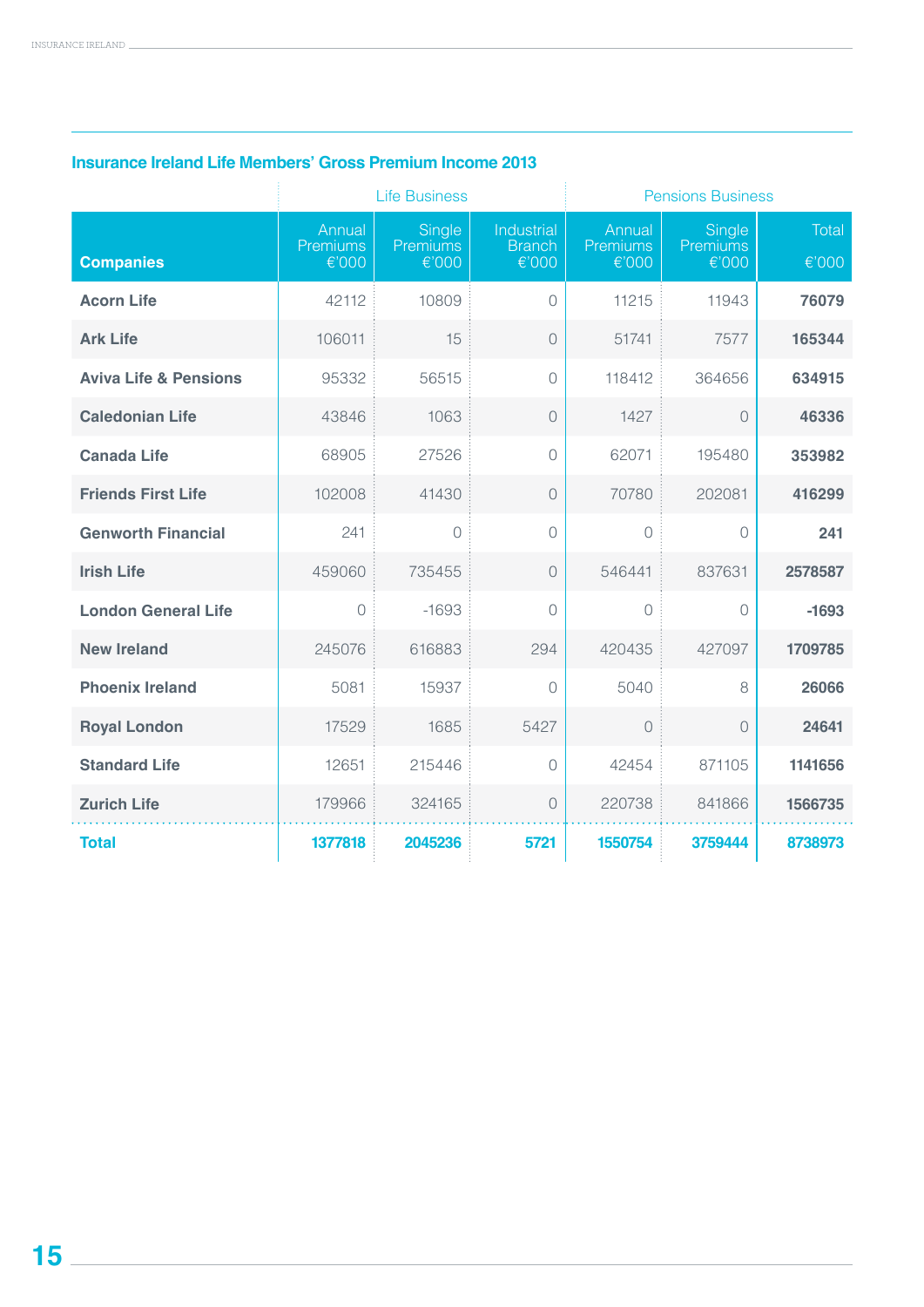# **Non-Life Insurance Market**  2009-2013

The money paid out to an insurance intermediary in recognition of the business written by the insurer through the agency of the intermediary.

The total amount paid out in claims during a given period, plus the movement in technical reserves during that period. For example, if an insurer pays out €10m in claims during 2013, and technical reserves stood at €50m at the beginning of the year and increase to €55m by the end of the year, then the insurer's claims incurred cost for 2013 would be €15m (€10m + €(55m-50m)).

Income received on investments PLUS gains/losses realised on disposal of investments PLUS unrealised gains/losses over the period in question on investments held throughout the period.

The internal expenses of an insurer incurred in acquiring and servicing insurance business.

A non-life insurer's profit or loss after its investment income has been added to its underwriting result.

Gross premium is the total amount of premium income of an insurer. Net premium is the premium retained by the insurer after it pays for its reinsurance protection. Similarly, gross claims costs are the total claims costs for which the insurer is liable under the policies it issues. Net claims costs take account of reinsurance claims recoveries due to the insurer from its reinsurers.

Written premium is the actual premium paid by a policyholder for an insurance policy. Earned premium is the premium allocated to the actual exposure to risk arising during a particular period. For example, if an insurance company issues a 12-month policy for a premium of €500 on 1st January 2013, the written premium for 2013 will be €500, and so will the earned premium. But if the same policy is issued on 1st July 2013, the written premium will be €500, but the earned premium will only be €250; the other half of the premium will be allocated to an unearned premium reserve which will be credited to 2014 earned premium. This is because half of the premium is in respect of the exposure to loss during the first half of 2014.

Insurance protection bought by an insurer to limit its own exposure. The availability of reinsurance protection allows an insurer to expand its own capacity to take on risk. Without a reinsurance facility, each insurer would be able to accept less business.

The amounts insurers hold against future payment of claims. There is supervisory control by the Financial Regulator of the proper estimation of outstanding claims and the nature and spread of assets which can be used to cover technical reserves.

A non-life insurer's underwriting result is the profit or loss left after the cost of incurred claims, management expenses, commissions and other costs are deducted from earned premium income.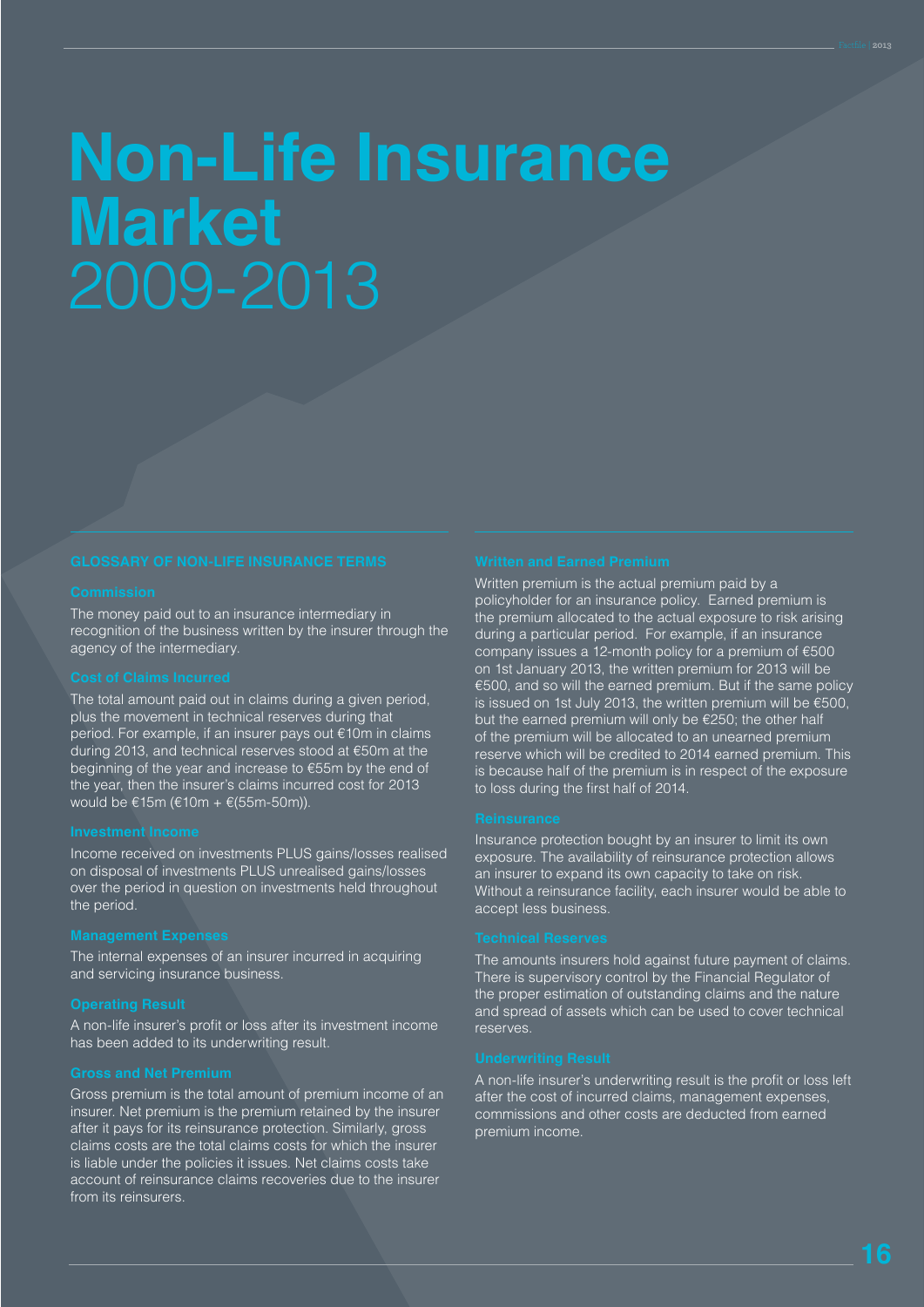|                             |          | <b>Premiums</b>            |                            | <b>Claims</b>                |                                   |                                              |                                             |                                                |  |
|-----------------------------|----------|----------------------------|----------------------------|------------------------------|-----------------------------------|----------------------------------------------|---------------------------------------------|------------------------------------------------|--|
|                             | Written  |                            | <b>Earned</b>              |                              |                                   |                                              |                                             |                                                |  |
| <b>Class</b>                | Gross €m | <b>Net</b><br>$\epsilon$ m | <b>Net</b><br>$\epsilon$ m | Net Incurred<br>$\epsilon$ m | No of New<br>Claims No-<br>tified | Net Under-<br>writing Result<br>$\epsilon$ m | <b>Estimated</b><br>Investment<br>Income €m | <b>Estimated Net</b><br>Operating<br>Result €m |  |
| <b>Private Motor</b>        | 836.8    | 768.5                      | 757.2                      | 777.9                        | 183759                            | $-234.5$                                     | 43.7                                        | $-190.8$                                       |  |
| Comm. Motor                 | 275.8    | 250.3                      | 256.1                      | 207.8                        | 51563                             | $-19.1$                                      | 18.2                                        | $-0.9$                                         |  |
| <b>All Motor</b>            | 1112.6   | 1018.8                     | 1013.3                     | 985.7                        | 235322                            | $-253.6$                                     | 61.9                                        | $-191.7$                                       |  |
| Household                   | 480.3    | 396.2                      | 434.0                      | 209.8                        | 55105                             | 53.9                                         | 6.9                                         | 60.8                                           |  |
| Comm. Property              | 357.2    | 223.3                      | 232.7                      | 135.8                        | 45319                             | 0.7                                          | 9.8                                         | 10.4                                           |  |
| <b>All Property</b>         | 837.5    | 619.5                      | 666.7                      | 345.6                        | 100424                            | 54.6                                         | 16.7                                        | 71.2                                           |  |
| <b>Employers' Liability</b> | 160.2    | 132.9                      | 134.1                      | 93.3                         | 6148                              | $-7.8$                                       | 12.1                                        | 4.3                                            |  |
| <b>Public Liability</b>     | 301.9    | 246.8                      | 240.9                      | 209.5                        | 14455                             | $-38.5$                                      | 37.3                                        | $-1.2$                                         |  |
| <b>All Liability</b>        | 462.1    | 379.7                      | 375.0                      | 302.8                        | 20603                             | $-46.3$                                      | 49.4                                        | 3.1                                            |  |
| <b>PA/Travel</b>            | 81.0     | 65.2                       | 67.4                       | 37.8                         | 30674                             | 13.0                                         | 1.0                                         | 14.0                                           |  |
| <b>Other Business</b>       | 80.4     | 65.7                       | 73.1                       | 20.4                         | 54191                             | 21.1                                         | 1.5                                         | 22.5                                           |  |
| <b>TOTAL</b>                | 2573.6   | 2148.9                     | 2195.5                     | 1692.3                       | 441214                            | $-211.2$                                     | 130.5                                       | $-80.9$                                        |  |

# **Non-Life Key Statistics 2013**

# **Overview of Non-Life Results for 2013**

Insurance Ireland's 20 domestic non-life members write in excess of 95% of Irish non-life insurance business in the established market. Combined, Insurance Ireland members wrote gross premiums of €2,574m in 2013.

Motor insurance remains the largest class of non-life insurance at €1,113m (43% of all non-life business). Property is the second largest class of non-life business (33%).

Net written premiums (i.e. total premiums after reinsurance costs have been deducted) were €2,149m. Net earned premiums were €2,196m in 2013.

The number of new claims notified to Insurance Ireland members was 441,214. 53% of new claims were motor claims, while 23% were made on property insurance policies (household and commercial property).

Net incurred claims costs amounted to €1,693m leading to a net underwriting loss in 2013 of €211m. After investment income is added, the market made an operating loss of €81m.

# **Motor Insurance**

Gross written premium for motor insurance was €1,113m in 2013. 75% of motor insurance gross written premium is accounted for by private motor business with the remaining 25% derived from commercial motor business. Net earned motor premiums amounted to €1,013m in 2013.

The number of new motor claims notified during 2013 was 235,322.

The motor net underwriting loss was €254m in 2013.

# **Property Insurance**

The property insurance class is the second largest sector in the Irish non-life market after motor insurance. The property insurance market is split between household (57% of premium income) and commercial property (43%). Insurance Ireland members wrote gross property insurance premiums of €837m in 2013. The property insurance market recorded a net underwriting profit of €55m in 2013.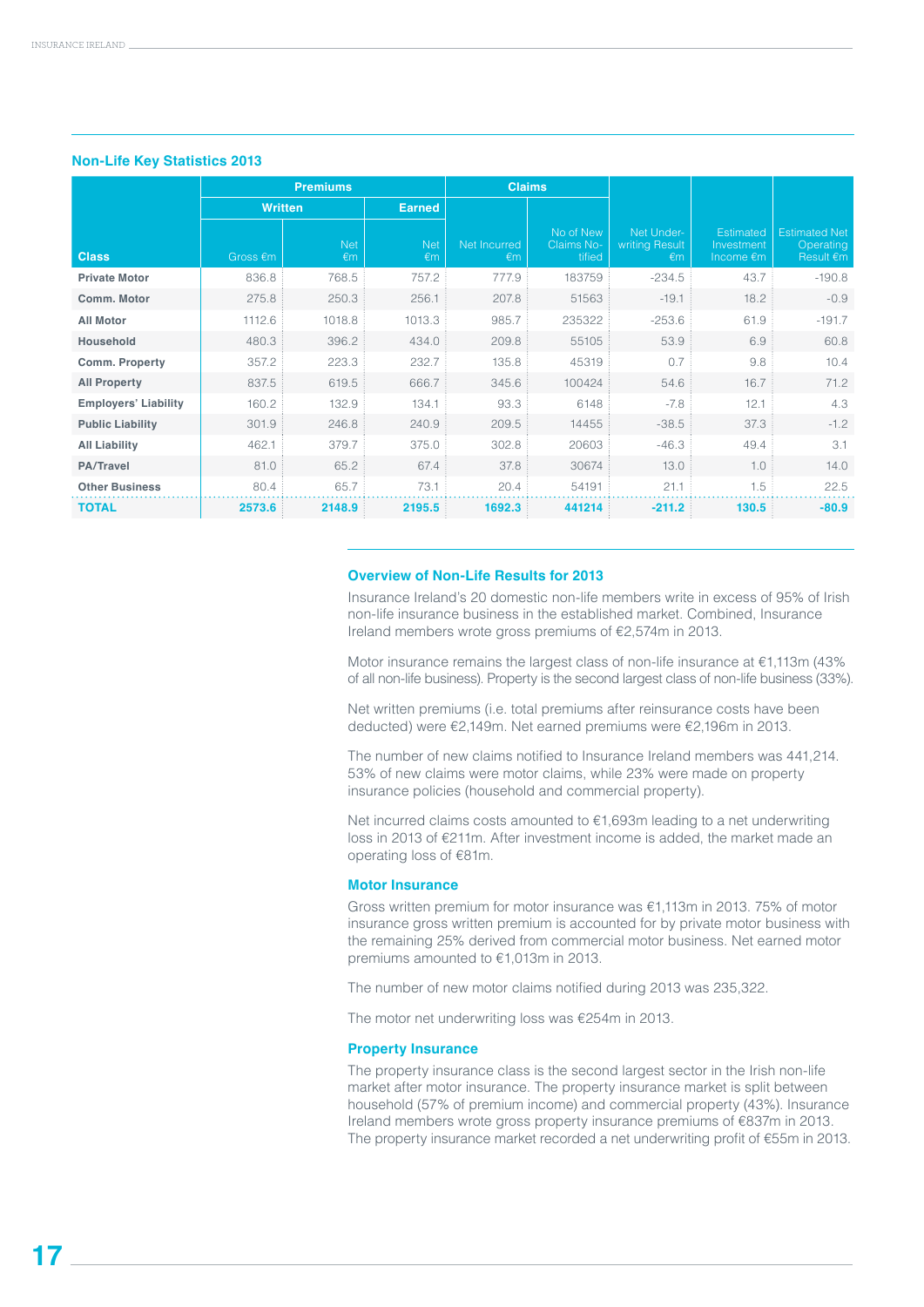# **Liability Insurance**

Insurance Ireland members wrote gross liability premiums of €462m in 2013. Net earned premium was €375m.

Net incurred claims amounted to €303m in 2013. Liability insurers made a net underwriting loss of €46m in 2013.

# **Other Non-Life Lines**

Insurance Ireland members wrote €81m of personal accident and travel insurance in 2013. This class of business generated a net underwriting profit of €13m in 2013.

Other classes of non-life business, including marine, aviation and transit (MAT), credit and suretyship, other financial loss covers and legal expenses insurance accounted for €80m in gross written premium in 2013. These classes of business produced a net underwriting profit of €21m in 2013.

# **Investing Non-Life Premium Income**

Non-life insurers' technical reserves are mainly invested in cash and gilts, with only approximately 17% invested in equities. This is because of the need for security balanced by liquidity in order to meet claims and other short-term liabilities. This investment approach is in contrast to the investment portfolios of life and pensions companies, which are principally invested in assets that historically give a better long-term return, in particular equities.

# **Insurance Operating Ratios -** *see graph 2A*

A number of key ratios are used to assess the cost of claims, and the efficiency and profitability of non-life insurance business.

- **•** The claims ratio measures the cost of claims incurred as a proportion of premiums earned. In 2013 the Insurance Ireland non-life market produced a net claims ratio of 77%. In other words, claims cost 77 cent out of every €1 earned in premium. The claims ratio varied between sectors: in motor insurance it was 97% while in liability and property the claims ratio was 81% and 52% respectively.
- **•** The management expenses and commission ratios are calculated by comparing the internal management expenses of insurance companies and commissions paid to intermediaries with premiums. In 2013 the net commission ratio was 11% and the net management expenses ratio was 22%.
- **•** The net combined or operating ratio combines the claims, commissions and management expenses ratios. The operating ratio for the non-life market was 110% in 2013. In other words, this meant that the non-life market made a loss of 10 cents on underwriting insurance for every €1 of premium in 2013.

# **Non-Life Insurance Market Results 2009-2013**

|                | <b>Gross</b><br><b>Written Pre-</b><br>mium $\epsilon$ m | Net Un-<br>derwriting<br><b>Result €m</b> | <b>Investment</b><br>Income,<br>€m | <b>Operating</b><br><b>Result</b><br>€m | Profit:<br><b>Premium %</b><br>€m |
|----------------|----------------------------------------------------------|-------------------------------------------|------------------------------------|-----------------------------------------|-----------------------------------|
| 2009           | 3752                                                     | $-124$                                    | 317                                | 193                                     | 5.14%                             |
| 2010           | 3702                                                     | $-103$                                    | 169                                | 66                                      | 1.78%                             |
| 2011           | 3554                                                     | 213                                       | 191                                | 404                                     | 11.37%                            |
| 2012           | 3331                                                     | $-87$                                     | 278                                | 191                                     | 5.73%                             |
| 2013           | 2574                                                     | $-211$                                    | 130                                | $-81$                                   | $-3.15%$                          |
| <b>5 Years</b> | 16913                                                    | $-312$                                    | 1085                               | 773                                     | 4.57%                             |

# **NON-LIFE INSURANCE OPERATING RATIOS 2013**



Claims Ratio %

- Commission Ratio %
- Management Expenses %
- Combined Operating Ratio %

*The data for 2009-2013 is taken from the Central Bank's Insurance Statistical Review (2009) and Insurance Statistics (2010 -2012). These publications contain returns for all insurers. The data for 2013 is based on data supplied by Insurance Ireland members. As the ISR and IS publications do not provide a breakdown for every class of business, the data in the seven subsequent charts has been created from data supplied by Insurance Ireland members for all years. This explains the discrepancies between the*  first and the seven subsequent charts.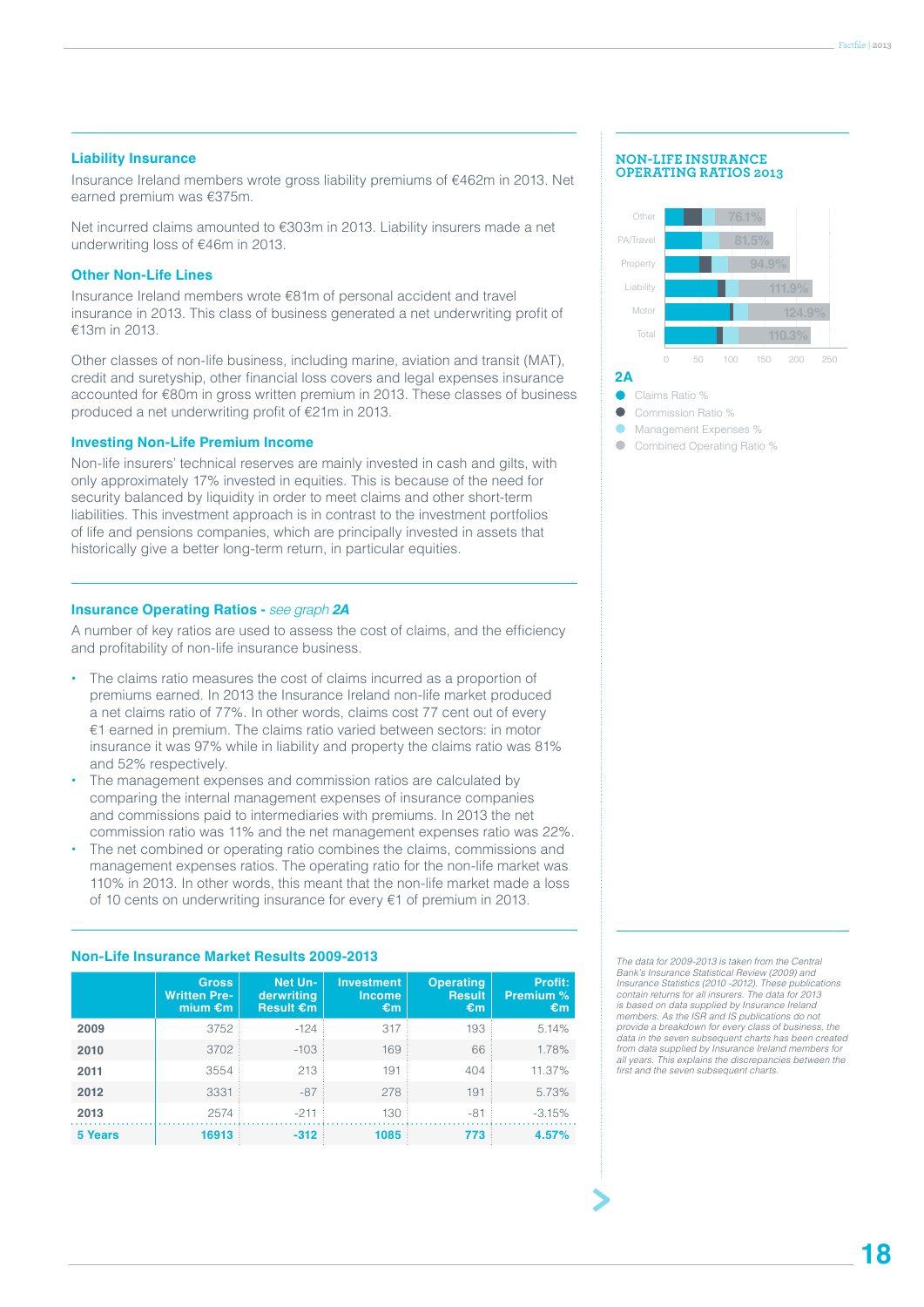# **PRIVATE MOTOR 2009 - 2013**



# **COMMERCIAL MOTOR 2009 - 2013**



# **HOUSEHOLD 2009 - 2013**



**19**



## **EMPLOYER'S LIABILITY 2009 - 2013**





 $\bullet$ Net Underwriting Result The chart illustrates the net underwriting result, investment income attributable to the underwriting account and the operating result for the non-life business market for the years 2009 to 2013. After investment income is taken into account, the 20 non-life insurers made a net combined operating loss of €81m in 2013.

# **Private Motor 2009 — 2013 -** *see graph 2B*

Net Earned Premium (NEP) in the private motor market was €757m in 2013. Claims costs fluctuated between the years 2009- 2013, peaking at €911m in 2009 before falling in subsequent years and rising again to €778m in 2013.

# **Commercial Motor 2009 – 2013 -** *see graph 2C*

Net earned premium in the commercial motor insurance market was €256m in 2013. Net incurred claims costs have fluctuated during this period, amounting to €208m in 2013.

# **Household 2009 – 2013 -** *see graph 2D*

Net earned premium for household insurance peaked at €510m in 2010 and was €434m in 2013. Net incurred claims costs peaked at €508m in 2009 and fell back to €210m in 2013.

# **Commercial Property 2009 – 2013 -** *see graph 2E*

The underwriting result for insurers of commercial property deteriorated to a net underwriting profit of €1m in 2013 following a net underwriting profit of €8m in 2012. Net incurred claims costs increased to €136m from €115m in 2012.

# **Employers' Liability 2009 – 2013 -** *see graph 2F*

Net earned premium increased to €134m in 2013 from €130m in 2012. The underwriting result improved to a net underwriting loss of €8m from a net underwriting loss of €13m in 2012.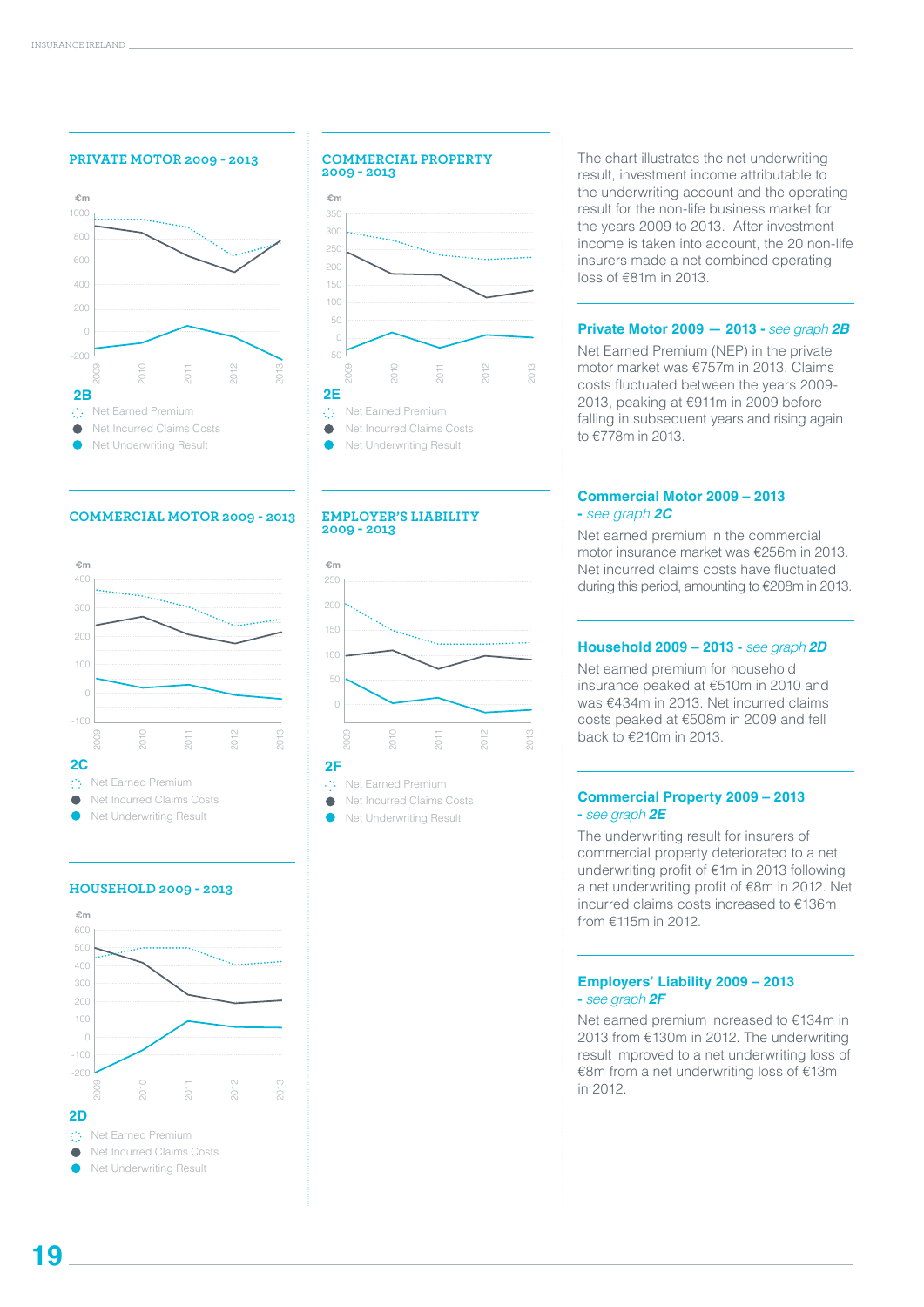# **Public Liability 2009 – 2013 -** *see graph 2G*

Net earned premium increased to €241m in 2013 from €204m in 2012. In 2013 a net underwriting loss of €38m was recorded.

# **Other Classes 2009 – 2013 -** *see graph 2H*

Other classes of insurance include personal accident, travel, and financial loss insurances. Net earned premiums fluctuated during this five-year period and reached a low of €141m in 2013. The net underwriting profit increased to €34m in 2013, from €19m in 2012.

# **PUBLIC LIABILITY 2009 - 2013**



# **OTHER CLASSES 2009 - 2013**





**O** Net Underwriting Result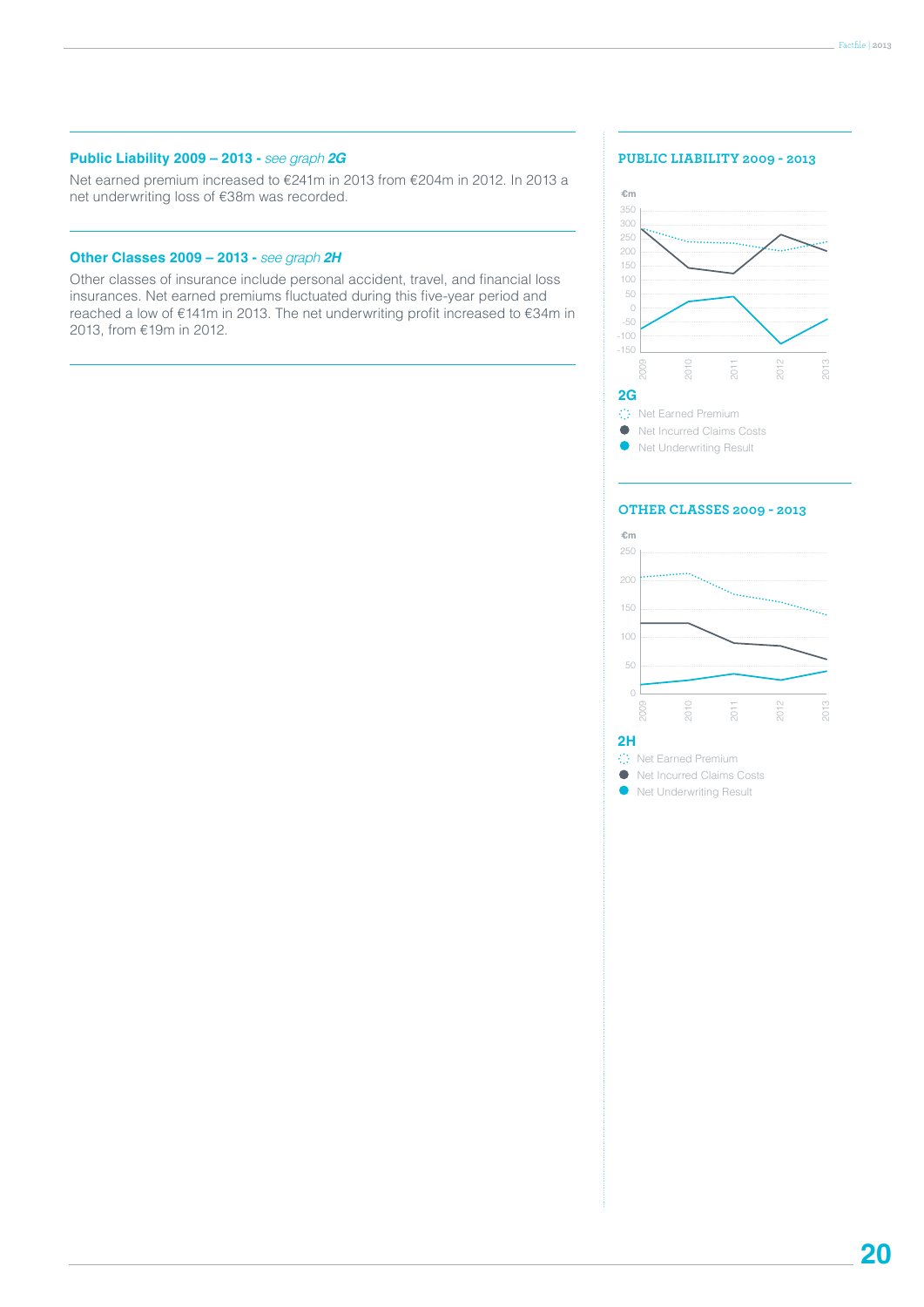| <b>Company</b>             | <b>Motor</b>   | <b>Property</b> | <b>Liability</b> | <b>PA/Travel</b> | <b>Other</b><br><b>Classes</b> | <b>Total</b> |
|----------------------------|----------------|-----------------|------------------|------------------|--------------------------------|--------------|
| <b>ACE</b>                 | 393            | 17025           | 16871            | 29737            | 9892                           | 73918        |
| <b>AIG</b>                 | 47616          | 30970           | 77749            | 10872            | 1063                           | 168270       |
| <b>Allianz</b>             | 91823          | 144972          | 62526            | 4410             | 11707                          | 315438       |
| <b>Amtrust</b>             | $\bigcirc$     | 29              | 6164             | $\bigcirc$       | 133                            | 6326         |
| <b>Aviva</b>               | 160069         | 132524          | 43706            | 4525             | 1579                           | 342402       |
| <b>AXA</b>                 | 243119         | 61022           | 2619             | 1934             | $\bigcirc$                     | 308694       |
| <b>DAS</b>                 | $\overline{0}$ | $\bigcirc$      | $\bigcirc$       | $\bigcirc$       | 7540                           | 7540         |
| <b>DeCare</b>              | $\bigcirc$     | $\sqrt{a}$      | $\bigcirc$       | 9213             | $\bigcirc$                     | 9213         |
| <b>Ecclesiastical</b>      | $\mathbf 1$    | 6719            | 4100             | 23               | 531                            | 11374        |
| <b>Euro Insurances</b>     | 5320           | $\overline{0}$  | $\bigcirc$       | $\bigcirc$       | $\bigcirc$                     | 5320         |
| <b>FBD</b>                 | 157422         | 122305          | 65660            | 5808             | $\bigcirc$                     | 351195       |
| <b>Genworth Financial</b>  | $\bigcirc$     | $\bigcirc$      | $\bigcirc$       | $\bigcirc$       | 19633                          | 19633        |
| <b>Irish Public Bodies</b> | 6022           | 23873           | 55545            | 929              | 2175                           | 88544        |
| <b>Liberty Insurance</b>   | 110243         | 33993           | 29739            | $\bigcirc$       | $\bigcirc$                     | 173975       |
| <b>London General</b>      | $\bigcirc$     | 307             | $\bigcirc$       | $\bigcirc$       | 11150                          | 11457        |
| <b>MAPFRE</b>              | $\bigcirc$     | $\bigcirc$      | $\bigcirc$       | 6682             | 5021                           | 11703        |
| <b>New Technology</b>      | $\bigcirc$     | 3590            | $\bigcirc$       | $\bigcirc$       | $\sqrt{a}$                     | 3590         |
| <b>RSA</b>                 | 173169         | 143356          | 40213            | 6143             | 2127                           | 365008       |
| <b>Travelers</b>           | 6621           | 10811           | 13835            | $\bigcirc$       | $\bigcirc$                     | 31267        |
| Zurich                     | 110768         | 106000          | 43406            | 738              | 7836                           | 268748       |
| <b>Total</b>               | 1112586        | 837496          | 462133           | 81014            | 80387                          | 2573615      |

# **Insurance Ireland Non-life Members' Gross Written Premium 2013\* (€'000)**

*\*Excludes Health Insurance*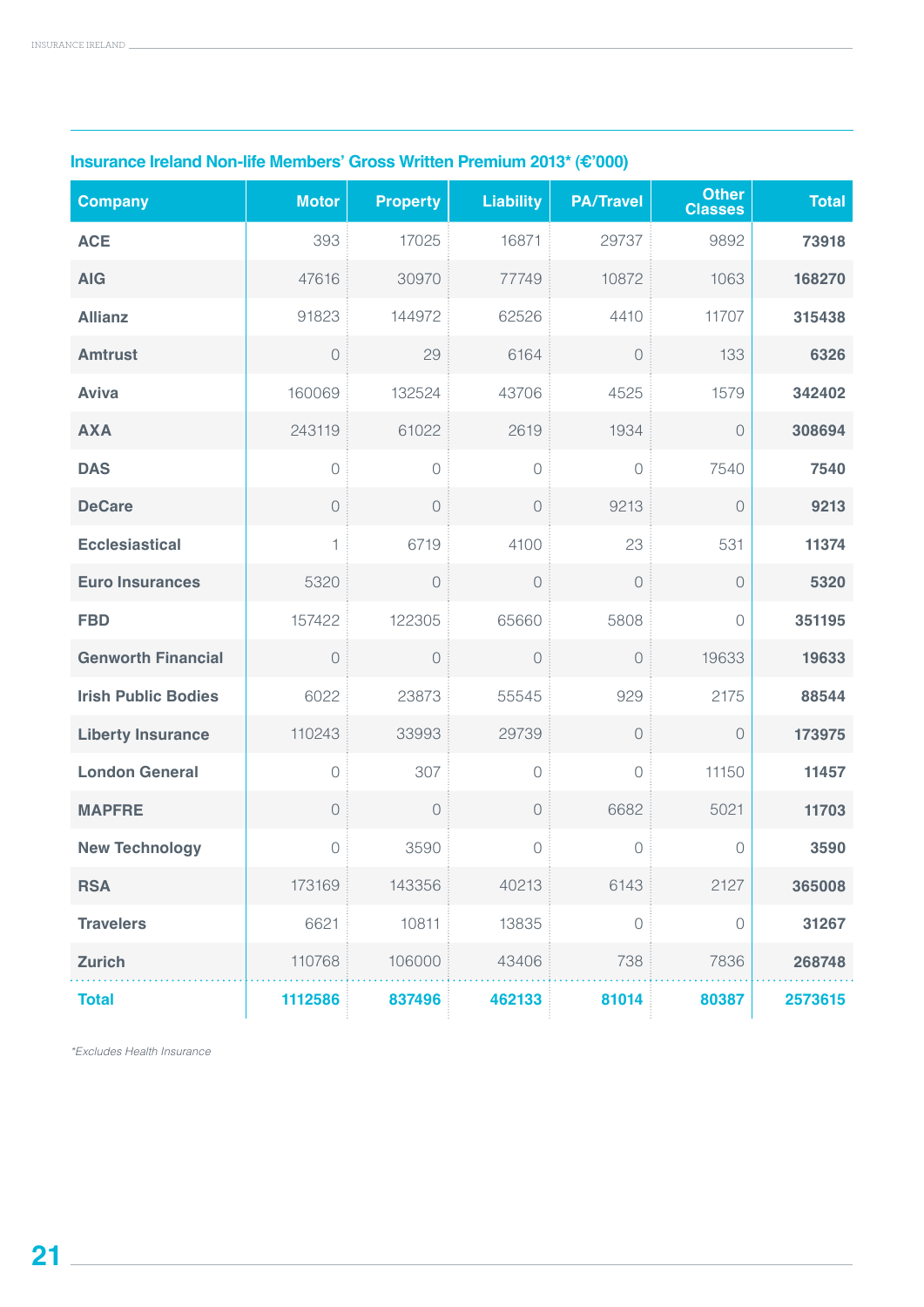# **International Market**  2009-2013

| 2013 Key International Life Statistics (€m) |                                |                              |                                 |  |  |  |  |  |  |
|---------------------------------------------|--------------------------------|------------------------------|---------------------------------|--|--|--|--|--|--|
|                                             | <b>Single</b><br>Premium $(1)$ | <b>Annual</b><br>Premium (2) | A.P.E.<br>$(2) + 10\%$ of $(1)$ |  |  |  |  |  |  |
| EU                                          | 11952                          | 411                          | 1606                            |  |  |  |  |  |  |
| Non-EU                                      | 179                            | 07                           | 19                              |  |  |  |  |  |  |
| Total                                       | 12131                          | 419                          |                                 |  |  |  |  |  |  |

The vast majority of international premium income is new single premium income. In 2013, the figure for Insurance Ireland's International life members was €12,131m, up 82% on 2012 (€6,657m). Annual premium income more than tripled from €101.7m in 2012 to €412m in 2013 (an increase of 305%).

Some of this increase is accounted for by the higher number of companies participating in this statistical exercise, reflecting the increased number of Insurance Ireland international members.

Over the 5-year period 2009 to 2013, single premium business has grown by 26% p.a. on average (from €4,790m in 2009 to €12,131m in 2013), whilst annual premium income increased by 50% p.a. (from €81.7m in 2009 to €412m in 2013).

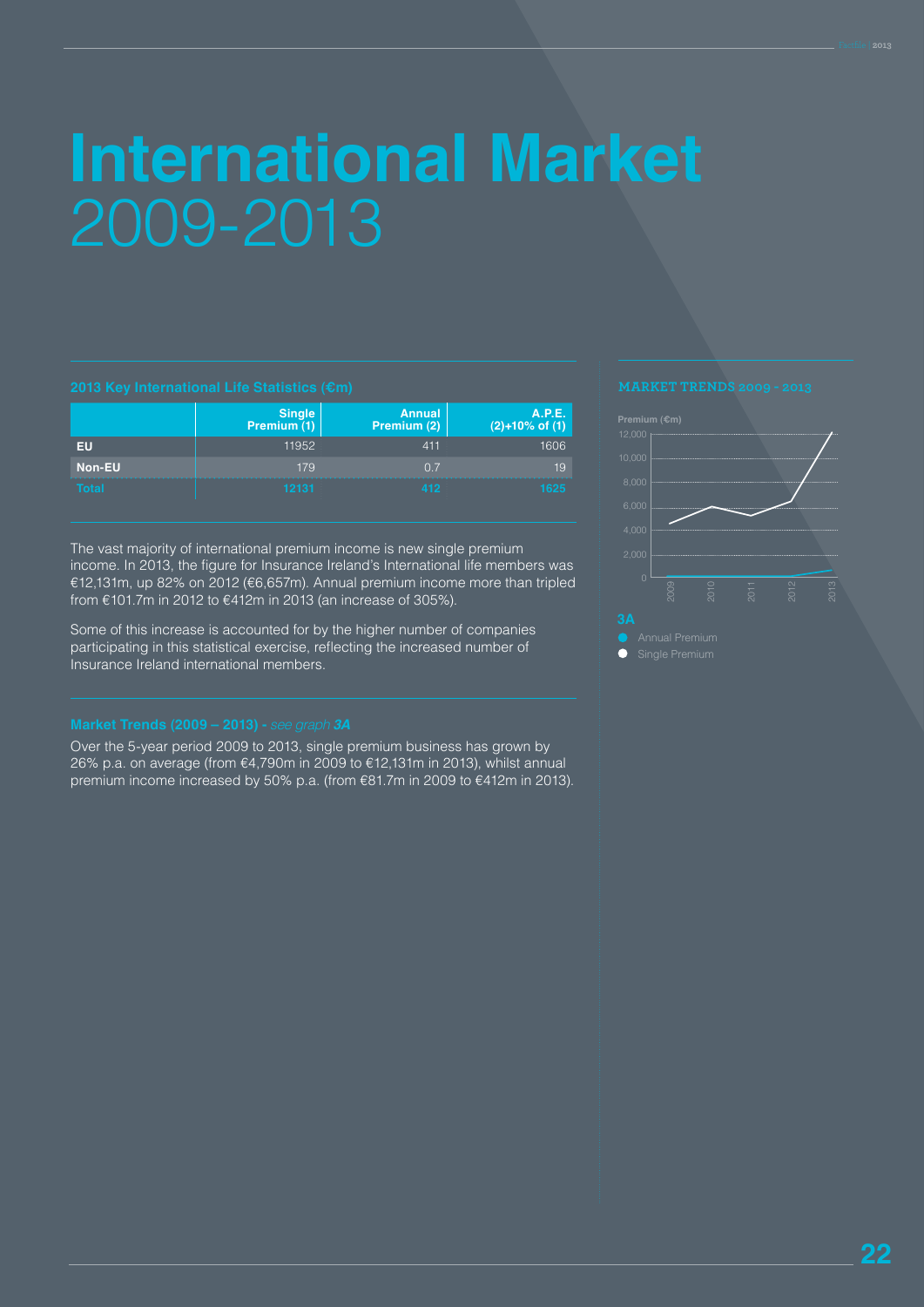

# **Country of Business Analysis of New Business Premiums (€m)**

| <b>Countries</b>               | <b>Single Premium</b> | <b>Regular Premium</b> |
|--------------------------------|-----------------------|------------------------|
| <b>Austria</b>                 | $\circ$               | $\overline{0}$         |
| <b>Belgium</b>                 | 74                    | 0.3                    |
| <b>Bulgaria</b>                | $\overline{0}$        | $\overline{0}$         |
| Cyprus                         | 23                    | 0.1                    |
| <b>Czech Republic</b>          | $\circ$               | $\mathbf 0$            |
| <b>Denmark</b>                 | 0.1                   | 0.01                   |
| <b>Estonia</b>                 | $\overline{0}$        | $\overline{0}$         |
| <b>Finland</b>                 | 267                   | 15                     |
| France                         | 73                    | 0.2                    |
| Germany                        | 62                    | 53                     |
| <b>Greece</b>                  | $\overline{7}$        | $\mathbf 0$            |
| Hungary                        | $\overline{0}$        | $\overline{0}$         |
| <b>Ireland</b>                 | 24                    | 6                      |
| Italy                          | 7,948                 | 104                    |
| Latvia                         | $\circ$               | $\mathcal O$           |
| Lithuania                      | $\circ$               | $\overline{0}$         |
| Luxembourg                     | 51                    | 0.3                    |
| <b>Malta</b>                   | 52                    | 0.01                   |
| <b>Netherlands</b>             | 0.5                   | 0.1                    |
| Poland                         | 0.4                   | $\circ$                |
| Portugal                       | 22                    | 38                     |
| Romania                        | $\overline{0}$        | $\circ$                |
| Slovakia                       | $\circ$               | $\overline{0}$         |
| Slovenia                       | $\mathbf 0$           | $\circ$                |
| Spain                          | 210                   | 71                     |
| Sweden                         | 355                   | 24                     |
| <b>United Kingdom</b>          | 2,785                 | 99                     |
| <b>Total EU</b>                | 11,952                | 411                    |
| <b>Rest of Europe (non-EU)</b> | 112                   | 0.1                    |
| <b>Rest of World</b>           | 67                    | 0.5                    |
| <b>Total</b>                   | 12,131                | 412                    |

The top 2 countries for single premium business were Italy and the UK, followed by Sweden, Finland and Spain. EU countries made up 98.5% of total single premium and 99% of total regular premium.

# **New Single Premiums for 2013 -** *see graph 3B*

- **•** Class I: €397m (3.3%)
- **•** Class II: €5m (0.04%)
- **•** Class III: €11,604m (95.7%)
- **•** Class IV: €1.5m (0.01%)
- **•** Class V: €124m (1%)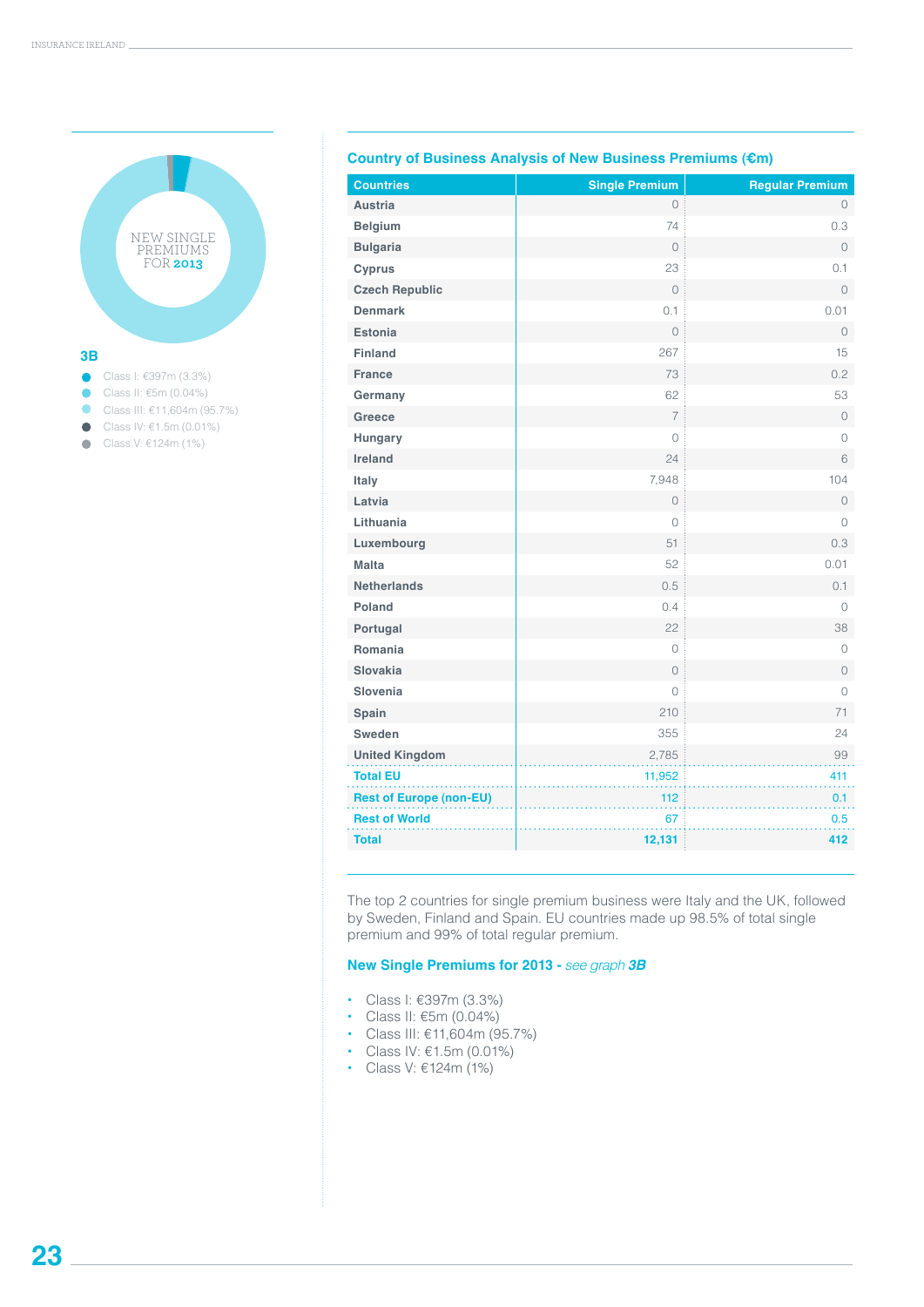# **New Regular Premiums for 2013 -** *see graph 3C*

- **•** Class I: €275m (66.7%)
- **•** Class II: €8m (1.9%)
- Class III: €114m (27.8%)<br>• Class IV: €14m (3.3%)
- Class IV: €14m (3.3%)<br>• Class V: €1m (0.2%)
- **•** Class V: €1m (0.2%)

The vast majority of international single premium income (96%) is represented by unit linked single premium business (Class III).

Class I: Life Assurance and contracts to pay annuities on human life, but excluding contracts within Classes II and III.<br>Class II: Contracts of insurance to provide a sum on marriage or birth of a child.<br>Class III: Contrac

- 
- 
- *Class VI: Capital redemption operations*



- $\bullet$ Class II: €8m (1.9%)
- $\bullet$ Class III: €114m (27.8%)
- Class IV:  $\epsilon$ 14m (3.3%)
- Class V:  $f(m)$  (0.2%)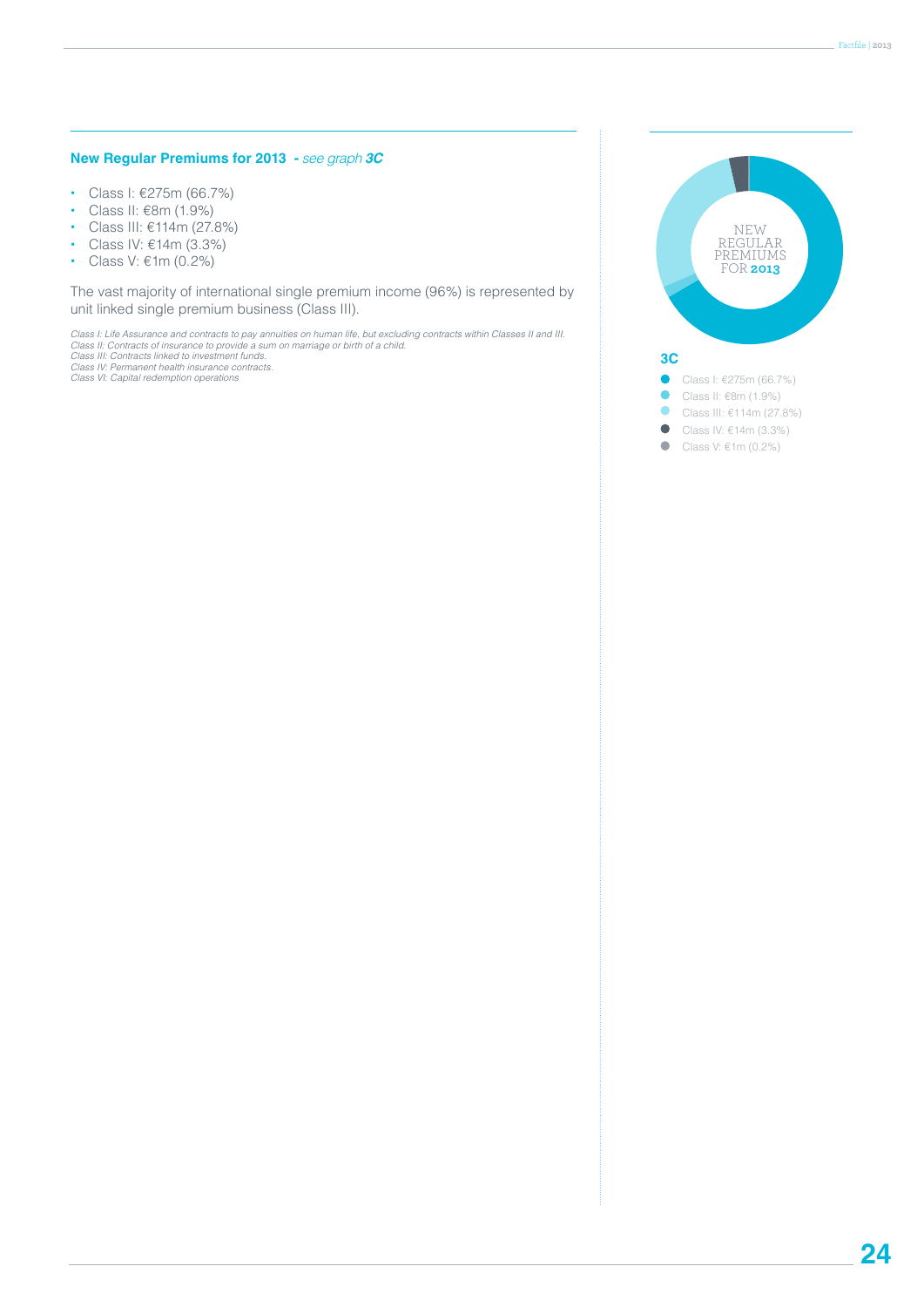|                                                     | <b>Annual</b><br><b>Premiums</b> | <b>Single</b><br><b>Premiums</b> | <b>Total</b>    |
|-----------------------------------------------------|----------------------------------|----------------------------------|-----------------|
| <b>Aegon Ireland</b>                                | $\overline{O}$                   | 433                              | 433             |
| <b>Augura Life Ireland</b>                          | $\overline{O}$                   | 8                                | 8               |
| <b>AXA Life Europe Ltd</b>                          | $\overline{O}$                   | 301                              | 301             |
| <b>Canada Life Assurance Europe</b>                 | 44                               | 61                               | 105             |
| <b>Darta Saving Life Assurance</b>                  | 12                               | 2494                             | 2506            |
| <b>Generali PanEurope</b>                           | 42                               | 982                              | 1024            |
| <b>Hansard Europe*</b>                              | 0.4                              | 5                                | $6\phantom{1}6$ |
| <b>HSBC Life Europe#</b>                            | $\overline{c}$                   | 20                               | 21              |
| <b>Intesa Sanpaolo Life</b>                         | $\overline{O}$                   | 2423                             | 2423            |
| <b>MetLife Europe</b>                               | 271                              | 1216                             | 1487            |
| <b>Prudential International Assurance (Ireland)</b> | 3                                | 512                              | 515             |
| <b>SEB Life International</b>                       | 5                                | 937                              | 943             |
| <b>St. James's Place International</b>              | 21                               | 560                              | 581             |
| <b>Skandia Life Ireland</b>                         | $\overline{0}$                   | 97                               | 97              |
| The Lawrence Life Assurance                         | $\bigcirc$                       | 951                              | 951             |
| <b>Zurich Life International Assurance</b>          | 11                               | 1132                             | 1143            |
| <b>Total</b>                                        | 412                              | 12,131                           | 12,543          |

# **Insurance Ireland International Life Members' New Business Figures 2013 (€m)**

*\* closed to new business from 30 June 2013*

*# closed to new business*